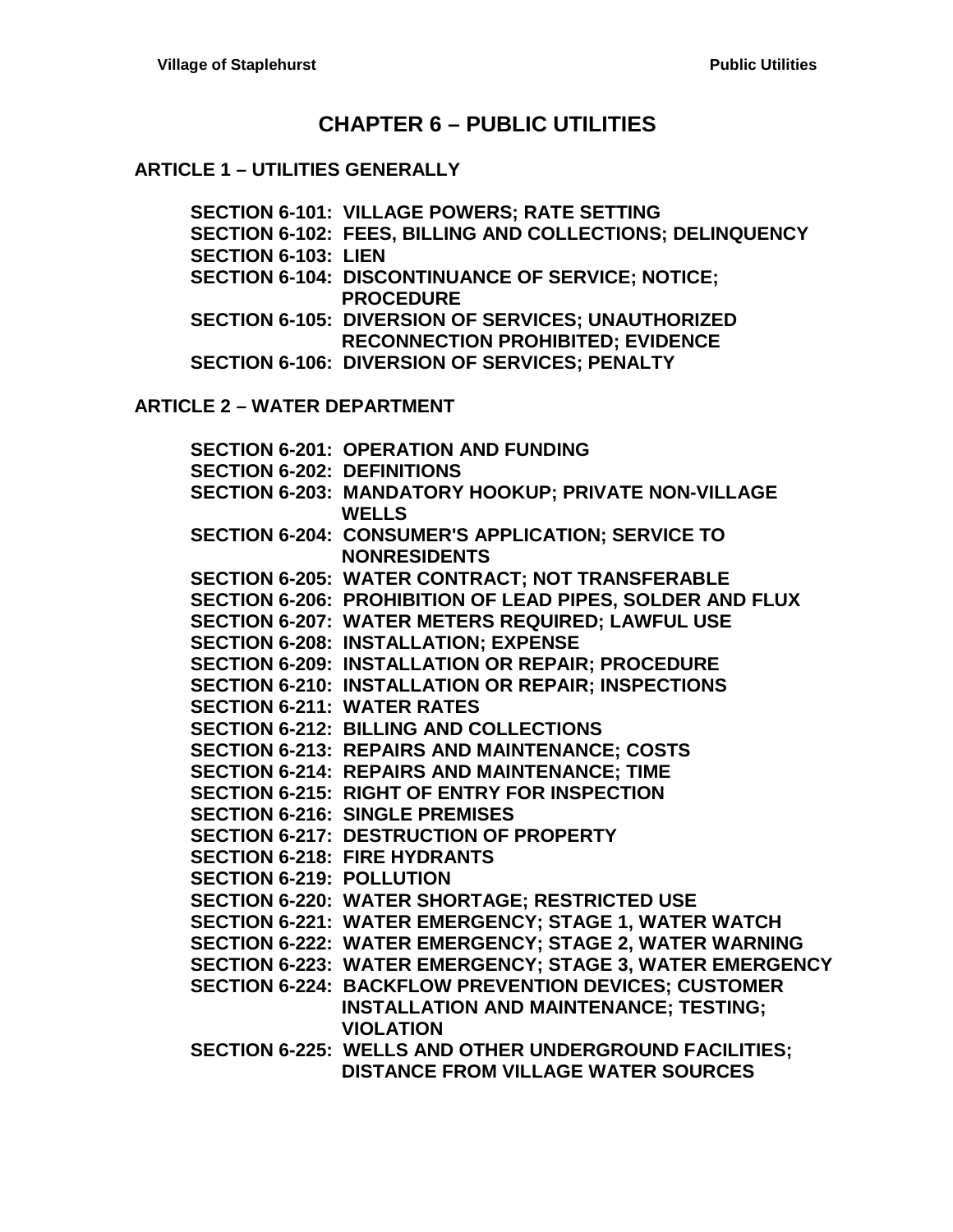### **ARTICLE 3 – [SEWER DEPARTMENT](#page-16-0)**

**[SECTION 6-301: OPERATION AND FUNDING](#page-16-1) [SECTION 6-302: UNLAWFUL DEPOSITS AND DISCHARGES;](#page-16-2)  [PROHIBITED FACILITIES](#page-16-2) [SECTION 6-303: MANDATORY HOOKUP](#page-16-3) [SECTION 6-304: APPLICATION FOR PERMIT; SERVICE DEPOSIT;](#page-17-0)  [SERVICE TO NONRESIDENTS](#page-17-0) [SECTION 6-305: SEWER CONTRACT; NOT TRANSFERABLE](#page-17-1) [SECTION 6-306: INSTALLATION EXPENSE; CONNECTION FEE](#page-18-0) [SECTION 6-307: USE OF EXISTING SEWERS](#page-18-1) [SECTION 6-308: LIABILITY](#page-18-2) [SECTION 6-309: INSTALLATION OR REPAIR; PROCEDURE](#page-18-3) [SECTION 6-310: DIRECT CONNECTION; SPECIFIC CONDITIONS](#page-19-0) [SECTION 6-311: SEWER RATES; CLASSIFICATION](#page-19-1) [SECTION 6-312: BILLING AND COLLECTIONS](#page-19-2) [SECTION 6-313: REPAIRS AND REPLACEMENT](#page-20-0) [SECTION 6-314: MANHOLES](#page-20-1) [SECTION 6-315: DESTRUCTION OF PROPERTY](#page-20-2) [SECTION 6-316: PRIVATE SEWAGE](#page-20-3) DISPOSAL; PERMIT [SECTION 6-317: DISCHARGE OF WATERS; PROHIBITED](#page-21-0) [SECTION 6-318: COMMERCIAL GARAGES; SAND OR MUD TRAP](#page-21-1) [SECTION 6-319: HAZARDOUS DISCHARGES; PROHIBITED](#page-21-2)**

**ARTICLE 4 – [SOLID WASTE](#page-24-0)**

**[SECTION 6-401: COLLECTION SERVICE](#page-24-1) [SECTION 6-402: ACCUMULATION AND DISPOSAL](#page-24-2) [SECTION 6-403: FEES](#page-24-3)**

**ARTICLE 5 – [PENAL PROVISIONS](#page-26-0)**

**[SECTION 6-501: VIOLATION; PENALTY](#page-26-1)**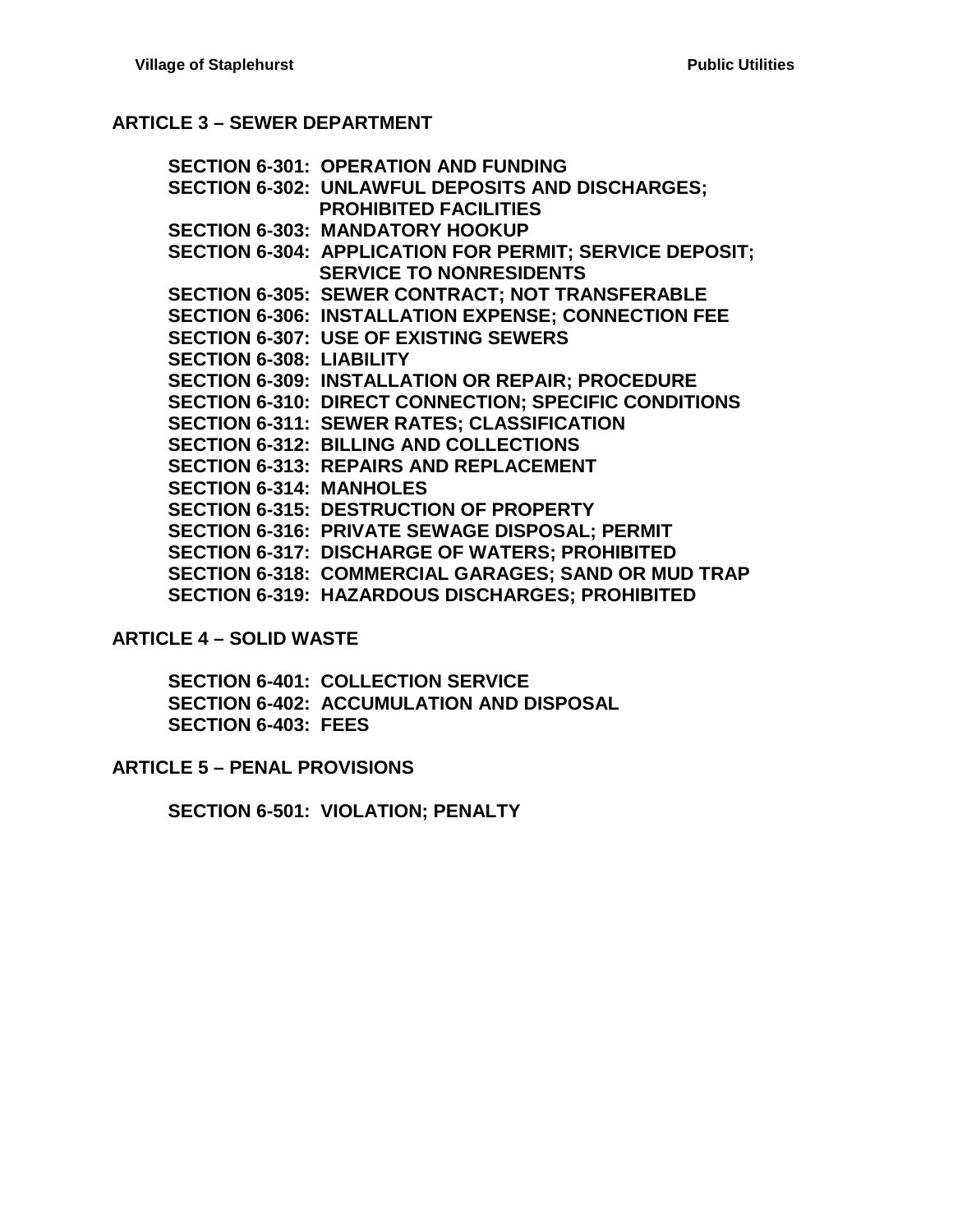# **CHAPTER 6 – PUBLIC UTILITIES**

# **Article 1 – Utilities Generally**

## <span id="page-2-2"></span><span id="page-2-1"></span><span id="page-2-0"></span>**SECTION 6-101: VILLAGE POWERS; RATE SETTING**

The village currently owns and operates a water supply and distribution system and a sanitary sewer disposal and treatment system. The village has the right and power to tax assets and collect from its residents such tax, rent or rates for the use and benefit of the water used or supplied to them by the water system. The Village Board is authorized to establish by ordinance such rates for water and sewer service as may be deemed fair and reasonable. All such rates, taxes or rent shall be a lien upon the premises or real estate for which the same is used or supplied and such taxes, rents or rates shall be paid and collected and such lien enforced in such manner as the board shall by ordinance direct and provide. (Neb. Rev. Stat. §17-538)

### <span id="page-2-3"></span>**SECTION 6-102: FEES, BILLING AND COLLECTIONS; DELINQUENCY**

A. Water and sewer fees shall be billed monthly on the first day of each month and shall be due and payable at the office of the village clerk by the 10th day of the month.

B. After the 10th day, unpaid bills shall be considered to be delinquent and shall thereafter bear interest at the rate set by resolution of the Village Board. In the event that any billing remains unpaid on the 1st day of the month subsequent to the month for billing, the water service shall be turned off after seven days' written notice by mail to the consumer and not turned on again until all back fees and charges are paid, including the 10% penalty charge which the Village Board may, by resolution, prescribe. The owner of the premises will in all cases be held primarily responsible and will be required to pay for water used at such premises. In the event that the water has been shut off due to the failure of payment of a water bill as herein prescribed, the consumer shall be required to pay a service charge set by resolution of the Village Board prior to the resumption of service.

C. Fees for customers outside the corporate limits shall be double the fees set by the Village Board for residents. (Neb. Rev. Stat. §17-543)

### <span id="page-2-4"></span>**SECTION 6-103: LIEN**

In addition to all other remedies, if a customer shall for any reason remain indebted to the village for utilities service furnished, such amount due, together with any rents and charges in arrears shall be considered a delinquent utility rent which is hereby declared to be a lien upon the real estate for which the same was furnished. The village clerk shall notify in writing or cause to be notified in writing, all owners of premises or their agents whenever their tenants or lessees are 60 days or more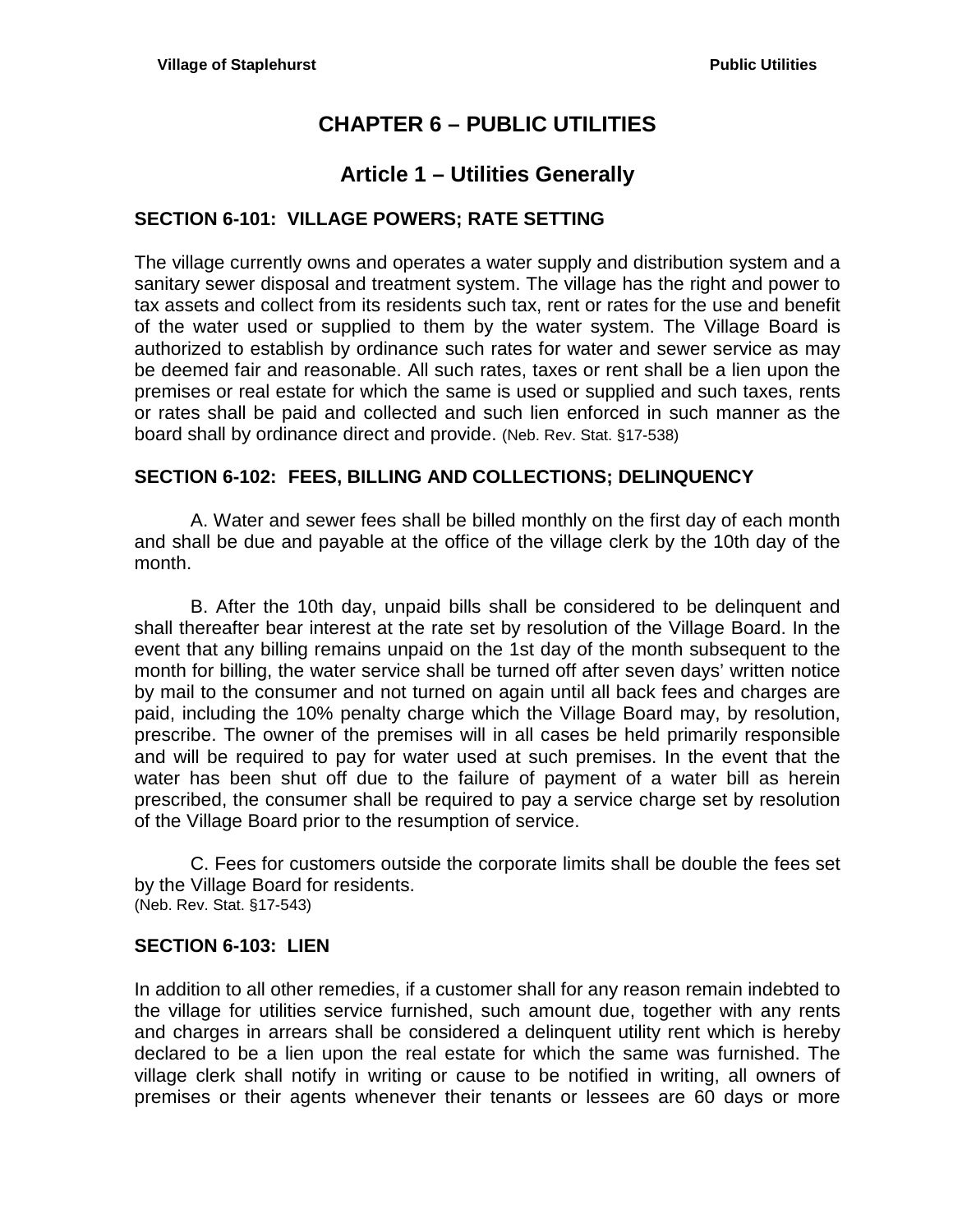delinquent in the payment of the utilities rent. It shall be the duty of the utilities superintendent on June 1 of each year to report to the Village Board a list of all unpaid accounts due for utilities service, together with a description of the premises served. The report shall be examined, and if approved by the board, shall be certified by the village clerk to the county clerk to be collected as a special tax in the manner provided by law. (Neb. Rev. Stat. §17-538, 17-925.01, 18-503)

## <span id="page-3-0"></span>**SECTION 6-104: DISCONTINUANCE OF SERVICE; NOTICE; PROCEDURE**

A. No village utility shall discontinue service to any domestic subscriber for nonpayment of any due account unless such utility shall first give written notice by mail to any subscriber whose service is proposed to be terminated at least seven days prior to termination, weekends and holidays excluded. As to any subscriber who has previously been identified to the utility as a recipient of assistance from the Department of Social Services, such notice shall be by certified mail to the subscriber and to Social Services.

B. Prior to the discontinuance of service to any domestic subscriber by a village utility, the domestic subscriber upon request shall be provided a conference with the Board of Trustees. The board has established procedures to resolve utility bills when a conference is requested by a domestic subscriber. Such procedures, three copies of which are on file in the office of the village clerk, are hereby incorporated by reference in addition to any amendments thereto and are made a part hereof as though set out in full. A copy of such procedures shall be furnished upon the request of any domestic subscriber. The Board of Trustees shall notify the domestic subscriber of the time, place, and date scheduled for such conference.

C. This section shall not apply to any disconnections or interruptions of services made necessary by the village for reasons of repair or maintenance or to protect the health or safety of the domestic subscriber or of the general public. (Neb. Rev. Stat. §70-1603, 70-1604)

### <span id="page-3-1"></span>**SECTION 6-105: DIVERSION OF SERVICES; UNAUTHORIZED RECONNECTION PROHIBITED; EVIDENCE**

A. Any person who connects any instrument, device, or contrivance with any pipe supplying water without the knowledge and consent of the village in such manner that any portion thereof may be supplied to any instrument by or at which the water may be consumed without passing through the meter provided for measuring or registering the amount or quantity passing through it, and any person who knowingly uses or knowingly permits the use of water obtained in the abovementioned unauthorized ways, shall be deemed guilty of an offense.

B. Any person who willfully injures, alters, or by any instrument, device, or contrivance in any manner interferes with or obstructs the action or operation of any meter made or provided for measuring or registering the amount or water passing through it without the knowledge and consent of the village shall be deemed guilty of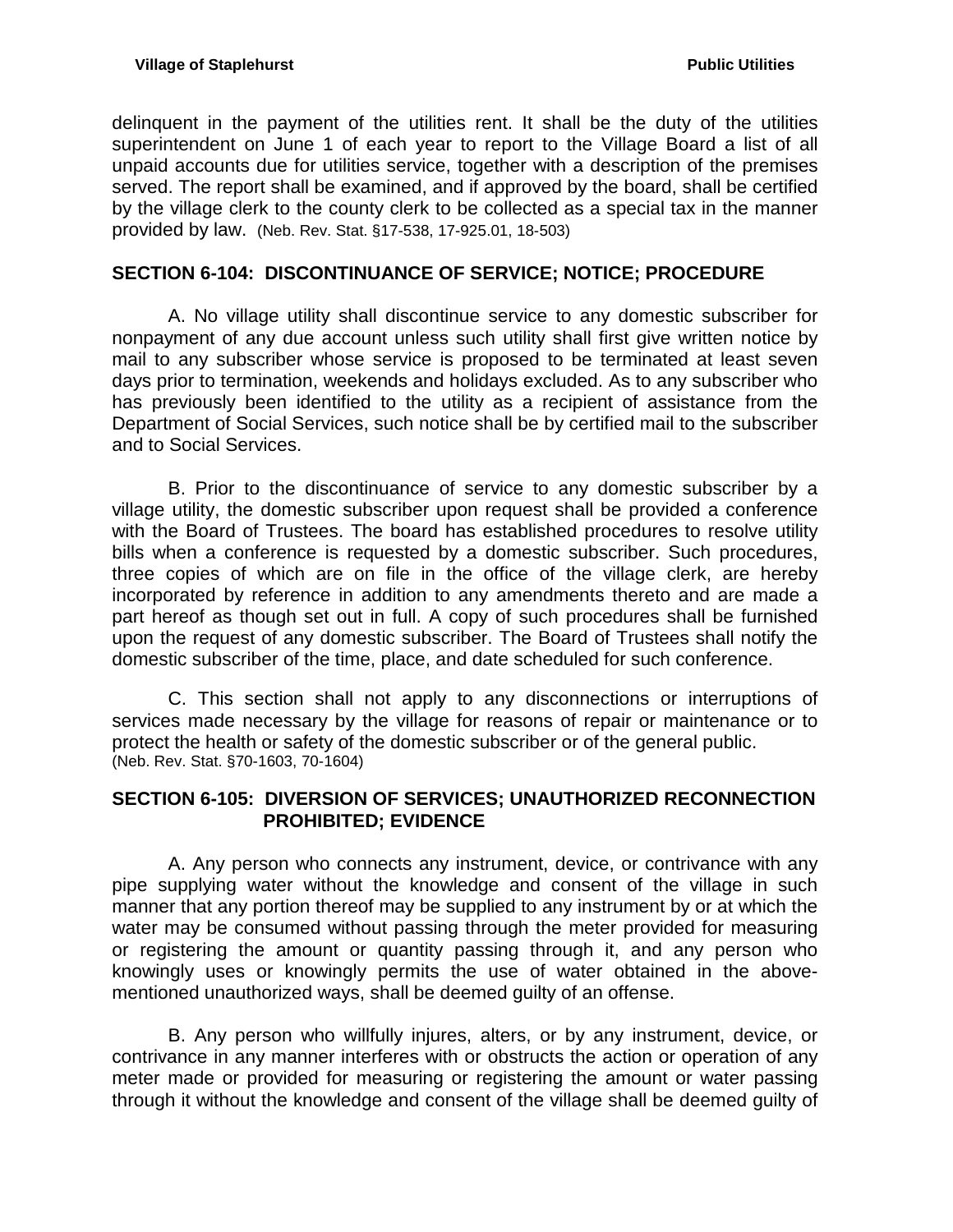an offense.

C. When water service has been disconnected pursuant to Neb. Rev. Stat. §70-1601 to 70-1615, or Section 6-104 of this code, any person who reconnects such service without the knowledge and consent of the village shall be deemed guilty of an offense.

D. Proof of the existence of any pipe connection or reconnection or of any injury, alteration, or obstruction of a meter as provided in this section shall be taken as prima facie evidence of the guilt of the person in possession of the premises where such connection, reconnection, injury, alteration, or obstruction is proved to exist.

(Neb. Rev. Stat. §25-21,275 through 25-21, 278, 28-515.02)

## <span id="page-4-0"></span>**SECTION 6-106: DIVERSION OF SERVICES; PENALTY**

A. The village may bring a civil action for damages against any person who commits, authorizes, solicits, aids, abets or attempts bypassing or tampering when such act results in damages to a village utility. The village may bring a civil action for damages pursuant to this section against any person receiving the benefit of utility service through means of bypassing or tampering.

B. In any civil action brought pursuant to this section, the village shall be entitled, upon proof of willful or intentional bypassing or tampering, to recover as damages:

- 1. The amount of actual damage or loss if such amount may be reasonably calculated; or
- 2. Liquidation damages of \$750.00 if the amount of actual damage or loss cannot be reasonably calculated.

C. In addition to damage or loss under subdivision (B)(1) or (2), the village may recover all reasonable expenses and costs incurred on account of the bypassing or tampering, including but not limited to disconnection, reconnection, service calls, equipment, costs of the suit and reasonable attorney's fees in cases within the scope of Neb. Rev. Stat. §25-1801.

D. There shall be a rebuttable presumption that a tenant or occupant at any premises where bypassing or tampering is proven to exist caused or had knowledge of such bypassing or tampering if the tenant or occupant (1) had access to the part of the utility supply system on the premises where the bypassing or tampering is proven to exist and (2) was responsible or partially responsible for payment, either directly or indirectly, to the utility or to any other person for utility services to the premises.

E. There shall be a rebuttable presumption that a customer at any premises where bypassing or tampering is proven to exist caused or had knowledge of such bypassing or tampering if the customer controlled access to the part of the utility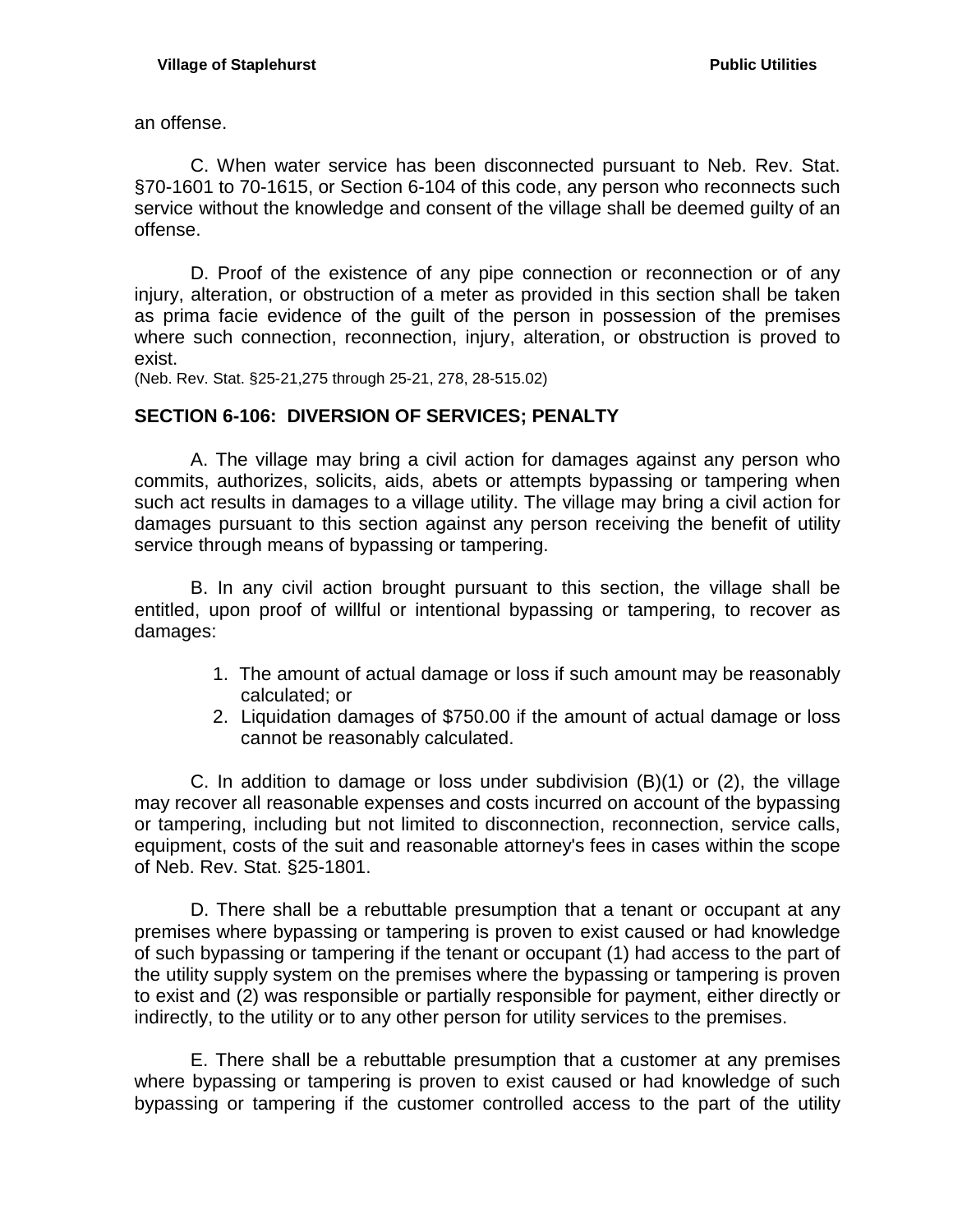supply system on the premises where the bypassing or tampering was proven to exist.

F. The remedies provided by this section shall be deemed to be supplemental and additional to powers conferred by existing laws, and the remedies provided in this section are in addition to and not in limitation of any other civil or criminal statutory or common law remedies.

(Neb. Rev. Stat. §25-21,276, 25-21,277)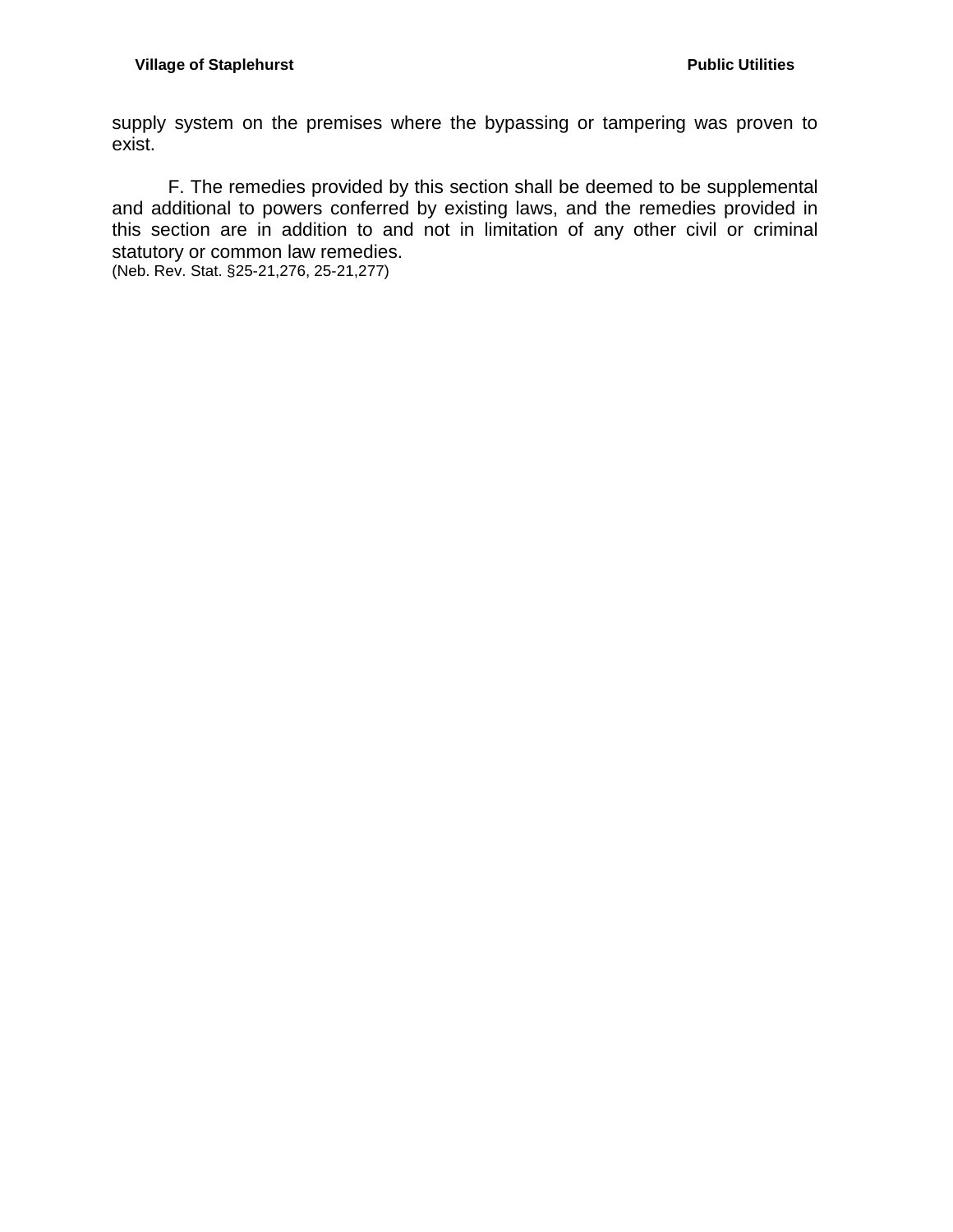# **Article 2 – Water Department**

### <span id="page-6-1"></span><span id="page-6-0"></span>**SECTION 6-201: OPERATION AND FUNDING**

A. The village owns and operates the Water Department through the utilities superintendent. The Village Board, for the purpose of defraying the cost of the care, management, and maintenance of the Water Department, may each year levy a tax not exceeding the maximum limit prescribed by state law on the actual valuation of all real estate and personal property within the corporate limits that is subject to taxation. The revenue from the said tax shall be known as the water fund and shall remain in the custody of the village treasurer.

B. The utilities superintendent shall have the direct management and control of the Water Department and shall faithfully carry out the duties of his office. The superintendent shall have the authority to adopt rules and regulations for the sanitary and efficient management of the department, subject to the supervision and review of the Village Board. The said board shall set the rates to be charged for services rendered by ordinance and shall file a copy of the rates in the office of the village clerk for public inspection during office hours. (Neb. Rev. Stat. §17-531, 17-534, 19-1305)

# <span id="page-6-2"></span>**SECTION 6-202: DEFINITIONS**

The following definitions shall be applied throughout this section. Where no definition is specified, the normal dictionary usage of the word shall apply.

"Main" is hereby defined to be any pipe other than a supply or service pipe that is used for the purpose of carrying water to and dispersing the same in the village.

"Separate premises" is hereby defined to be more than one consumer procuring water from the same service or supply pipe. The second premises may be a separate dwelling, apartment, building, or structure used for a separate business.

"Service pipe" is hereby defined to be any pipe extending from the shut-off, stop box, or curb cock at or near the lot line to and beyond the property line of the consumer to the location on the premises where the water is to be dispersed.

"Supply pipe" is hereby defined to be any pipe tapped into a main and extending from there to a point at or near the lot line of the consumer's premises where the shut-off, stop box, or curb cock is located.

# <span id="page-6-3"></span>**SECTION 6-203: MANDATORY HOOKUP; PRIVATE NON-VILLAGE WELLS**

A. All persons whose property is within 300 feet of a main that is now or may hereafter be laid shall be required, upon notice by the Village Board, to hook up with the village water system. Each building hereafter erected shall be connected with the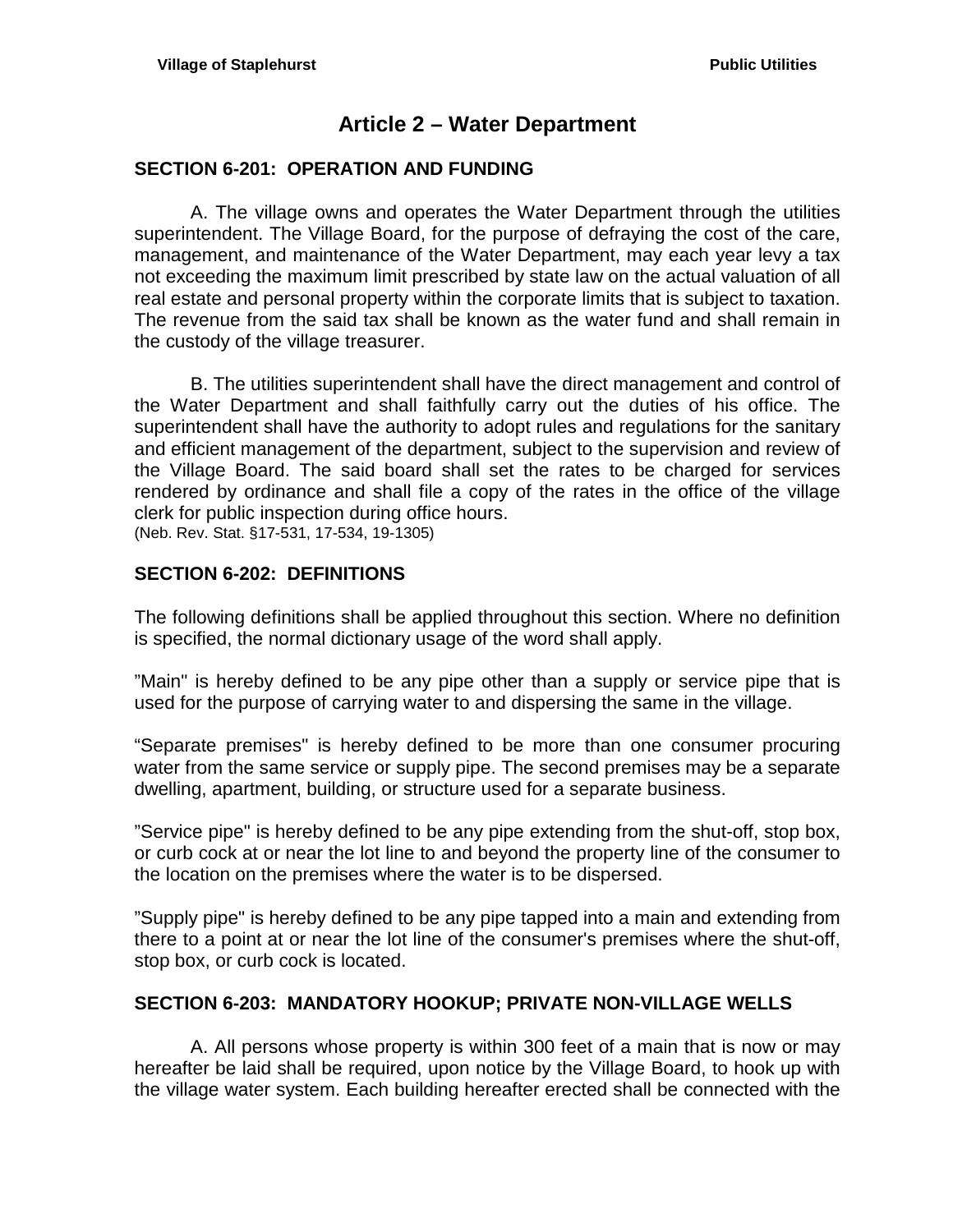water system at the time of its erection. In the event any owner, occupant or lessee shall neglect, fail or refuse within a period of ten days after the notice has been given to do so by regular mail or by publication in a newspaper in or of general circulation in the village to make such connection, the Village Board shall have the power to cause the same to be done, to assess the cost thereof against the property and to collect the water bills in the manner provided for collection of other special taxes or assessments or to collect in the manner provided for the collection of water bills as provided herein.

B. Private wells previously constructed and operating prior to the village establishing its water system shall be permitted to operate, providing that such well complies with other existing, applicable ordinances and does not violate applicable State laws or regulations promulgated by the Nebraska Department of Health. (Neb. Rev. Stat. §17-537)

## <span id="page-7-0"></span>**SECTION 6-204: CONSUMER'S APPLICATION; SERVICE TO NONRESIDENTS**

Every person or persons desiring a supply of water must make application therefor to the village clerk. Water shall not be supplied to any house or private service pipe except upon the order of the utilities superintendent. The department shall not supply water service to any person outside the corporate limits without special permission from the Village Board; provided, the entire cost of laying mains, service pipe, and supply pipe shall be paid by the consumer. Nothing herein shall be construed to obligate the village to provide water service to nonresidents. (Neb. Rev. Stat. §17-537, 19- 2701)

# <span id="page-7-1"></span>**SECTION 6-205: WATER CONTRACT; NOT TRANSFERABLE**

A. The village through its Water Department shall furnish water to persons within its corporate limits whose premises abut a street or alley in which a commercial main now is or may hereafter be laid. The village may furnish water to persons within its corporate limits whose premises do not abut a street or alley in which a village commercial main is now or may hereafter be laid.

B. The rules, regulations, and water rates set forth in this chapter shall be considered a part of every application hereafter made for water service and shall be considered a part of the contract between every consumer now or hereafter served. Without further formality, the making of application on the part of any applicant or the use or consumption of water service by any present consumer thereof and the furnishing of water service to said consumer shall constitute a contract between the consumer and the village, to which said contract both parties are bound. If the consumer shall violate any of the provisions of said contract or any reasonable rules and regulations that the Village Board may hereafter adopt, the utilities superintendent or his agent may cut off or disconnect the water service from the building or premises or place of such violation. No further connection for water service to said building, prem-ises, or place shall again be made save or except by order of said superintendent or his agent.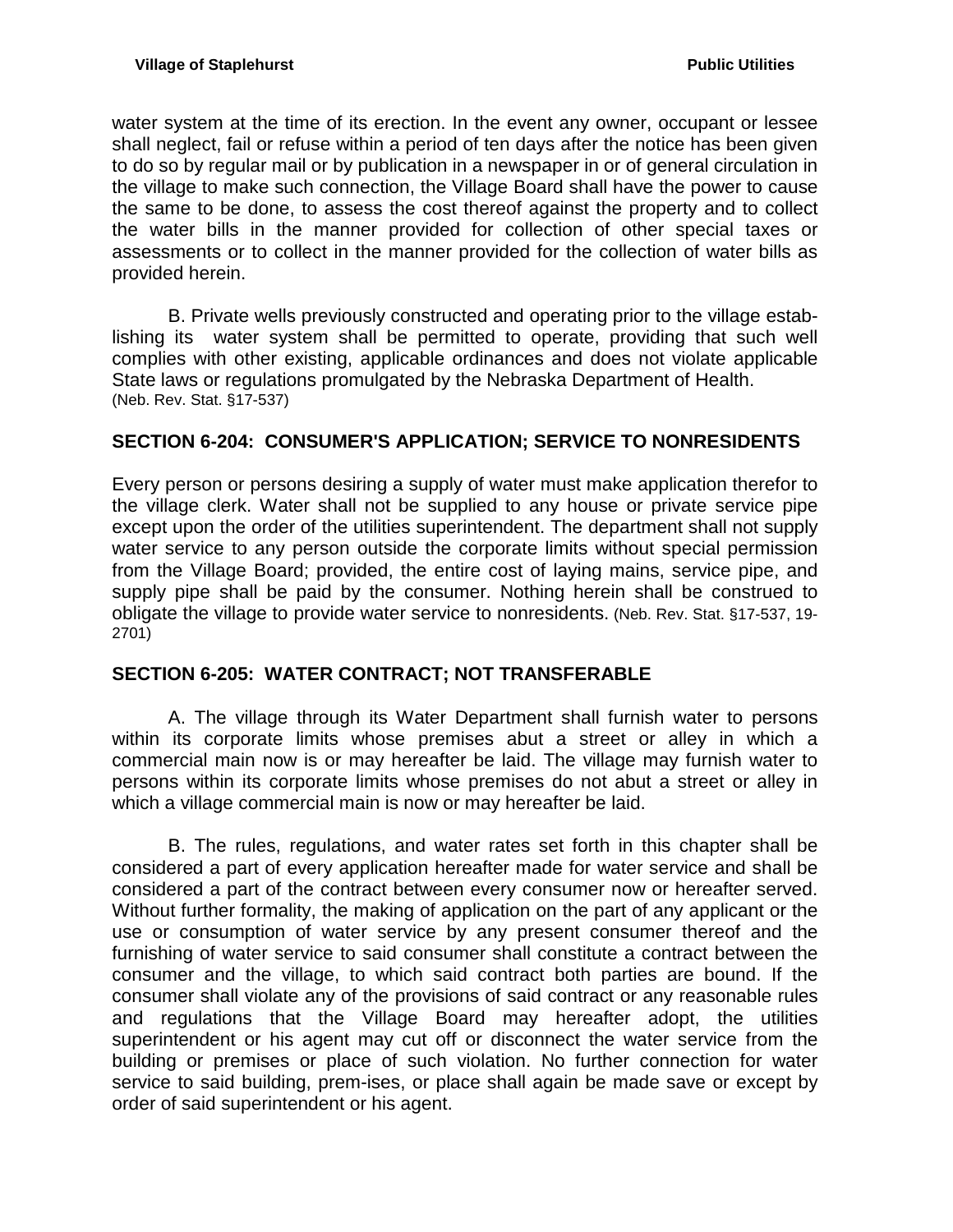C. Contracts for water service are not transferable. Any person wishing to change from one location to another shall make a new application and sign a new contract. If any consumer shall sell, dispose of, or move from the premises where service is furnished or if the said premises are destroyed by fire or other casualty, he or she shall at once inform the village clerk, who shall cause the water service to be shut off at the said premises. If the consumer should fail to give such notice, he or she shall be charged for water monthly until the utilities superintendent is otherwise advised of such circumstances.

(Neb. Rev. Stat. §17-537)

# <span id="page-8-0"></span>**SECTION 6-206: PROHIBITION OF LEAD PIPES, SOLDER AND FLUX**

Any pipe, solders or flux used in the installation or repair of any residential or nonresidential building which is connected to the public water supply system shall be lead free. For purposes of this section, "lead free" shall mean (A) solders and flux, not more than .2% lead, and (B) pipe and pipe fittings, not more than 8% lead. (Neb. Rev. Stat. §71-5301)

## <span id="page-8-1"></span>**SECTION 6-207: WATER METERS REQUIRED; LAWFUL USE**

All municipal water use shall be metered as provided in this article. Municipal water shall not be utilized to irrigate crops or other agricultural products; provided, watering of gardens and lawns with municipal water shall be allowed.

### <span id="page-8-2"></span>**SECTION 6-208: INSTALLATION; EXPENSE**

Where water service is available the expense of providing water from the main shall be paid by the consumer. If required the village shall provide to the consumer the stop box and the meter, and the cost of the installation of the stop box and meter shall be paid by the consumer. The consumer shall be required to pay the expense of procuring the services of a licensed plumber and shall pay the expense of furnishing and installing pipe, trenching, and the necessary labor to bring water service from the main to the place of disbursement. (Neb. Rev. Stat. §17-542)

### <span id="page-8-3"></span>**SECTION 6-209: INSTALLATION OR REPAIR; PROCEDURE**

In making excavations in streets, alleys, or sidewalks for the purpose of installing pipe or making repairs, the paving and earth must be removed and deposited in a manner that will be least inconvenient to the public and provide for adequate drainage. No person shall leave an excavation made in the street, alley, or sidewalk open at any time without a barricade and, during the night, warning lights. After service pipes are laid, the streets, alleys, and sidewalks shall be restored to good condition. If the excavation in any street, alley, or sidewalk is left open or unfinished for a period of 24 hours or more, the utilities superintendent shall have the duty to finish or correct the work and all expenses so incurred shall be charged to the consumer. (Neb. Rev. Stat. §17-537, 71-5301)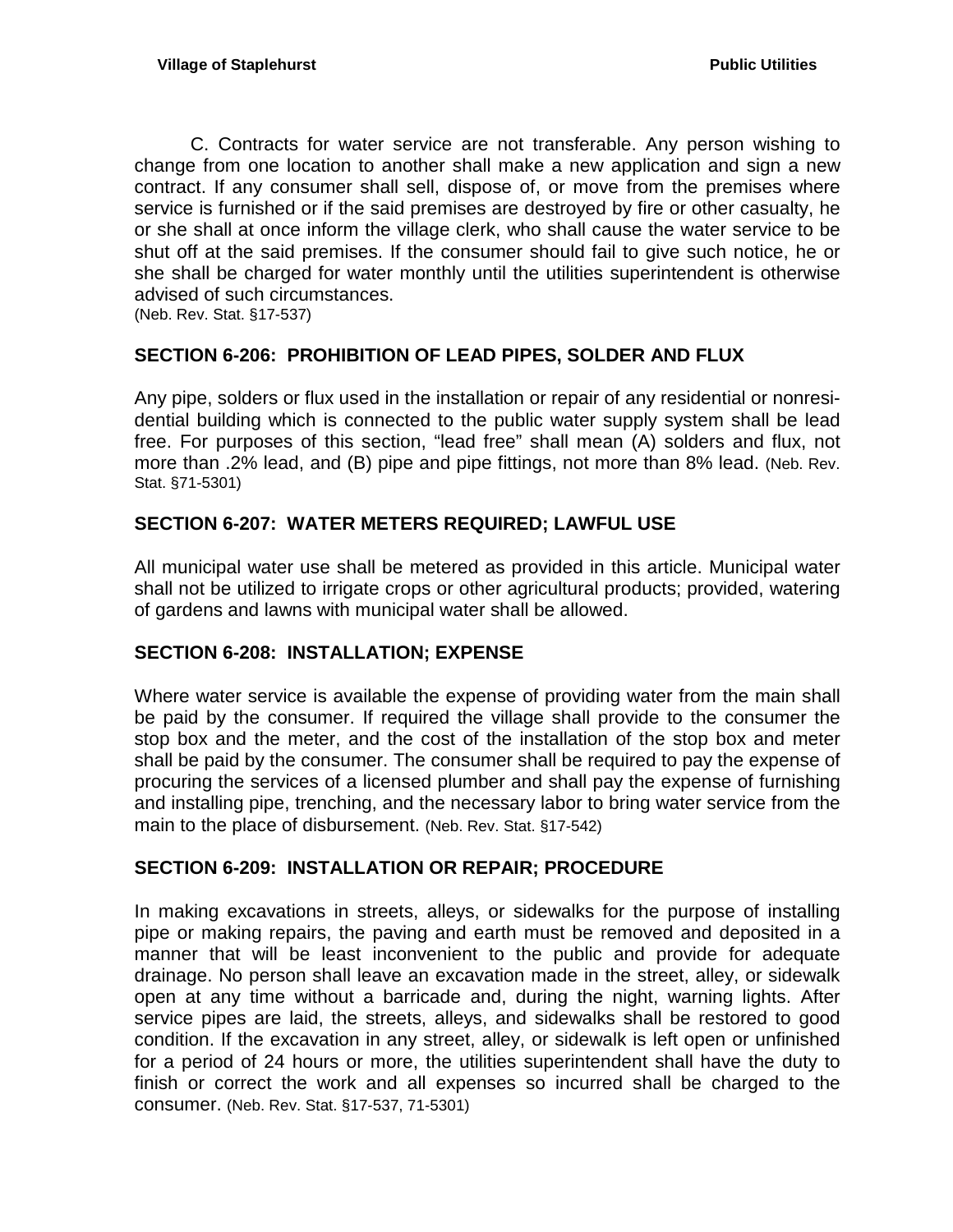## <span id="page-9-0"></span>**SECTION 6-210: INSTALLATION OR REPAIR; INSPECTIONS**

All installations or repairs of pipes require two inspections by the utilities superintendent: (A) when connections or repairs are completed and before the pipes are covered and (B) after the dirt work is completed and the service is restored. It is the customer's responsibility to notify the superintendent at the time the work is ready for each inspection. All installation shall be done under the supervision and strictly in accordance with the rules, regulations, and specifications prescribed for such installation by the superintendent; provided, the said rules, regulations, and specifications have been reviewed and approved by the Village Board. (Neb. Rev. Stat. §17-537)

# <span id="page-9-1"></span>**SECTION 6-211: WATER RATES**

The Village Board has the power and authority to fix the rates to be paid by the water consumers for the use of water from the Water Department. All such rates shall be on file for public inspection at the office of the village clerk. All water consumers shall be liable for the minimum rate provided by ordinance unless and until a consumer shall, by written order, direct the utilities superintendent to shut off the water at the stop box, in which case he or she shall not be liable thereafter for water rental until the water is turned on again. (Neb. Rev. Stat. §17-540, 17-542)

## <span id="page-9-2"></span>**SECTION 6-212: BILLING AND COLLECTIONS**

The village clerk shall bill the consumers and collect all money received by the village on the account of the Water Department and shall faithfully account for and pay to the village treasurer all revenue collected. Billing, collection and delinquency procedures are set forth in Sections 6-102. (Neb. Rev. Stat. §17-540)

### <span id="page-9-3"></span>**SECTION 6-213: REPAIRS AND MAINTENANCE; COSTS**

All repairs to the village-owned pipe, meters and other appurtenances shall be paid by the village, except where it is found by the utilities superintendent that the consumer is at fault for its state of disrepair. In that event it shall be the duty of the consumer to replace or repair the said property owned by the Water Department. All other replacement and repair of pipes and appurtenances provided by the consumer shall be paid for by the consumer. (Neb. Rev. Stat. §17-537)

### <span id="page-9-4"></span>**SECTION 6-214: REPAIRS AND MAINTENANCE; TIME**

All taps or plumbing work done on or to the village water system shall be done between the hours of 8:00 a.m. and 6:00 p.m. (Neb. Rev. Stat. §17-537)

# <span id="page-9-5"></span>**SECTION 6-215: RIGHT OF ENTRY FOR INSPECTION**

The utilities superintendent or his duly authorized agent shall have free access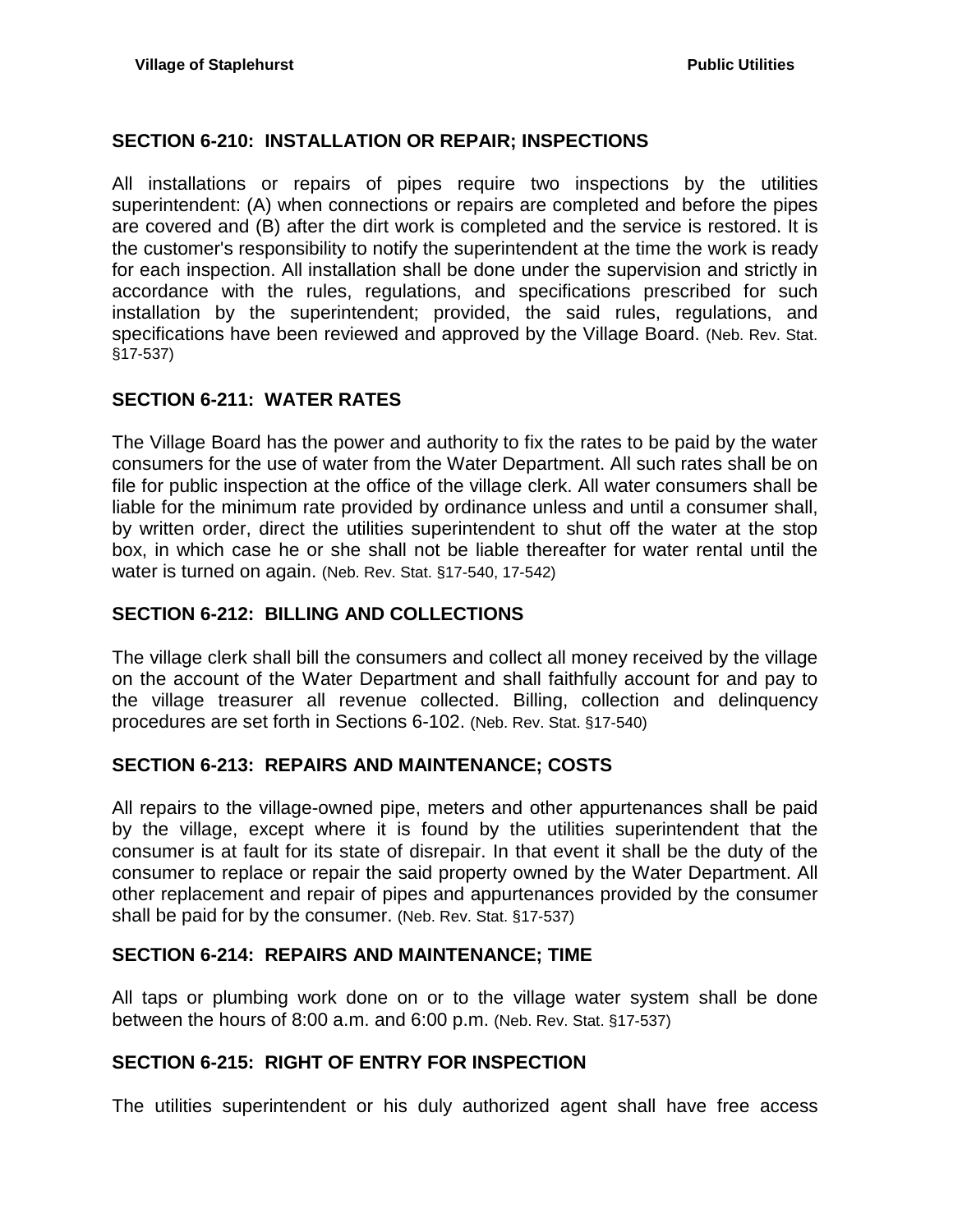between 8:00 a.m. and 6:00 p.m. to all parts of each premises and building to or in which water is delivered for the purpose of examining the pipes, fixtures, and other portions of the system to ascertain whether there is any disrepair or unnecessary waste of water. (Neb. Rev. Stat. §17-537)

## <span id="page-10-0"></span>**SECTION 6-216: SINGLE PREMISES**

No consumer shall supply water to other families or allow them to take water from his or her premises nor after water is supplied into a building shall any person make or employ a plumber or other person to make a tap or connection with the pipe upon the premises for alteration, extension, or attachment without the written permission of the utilities superintendent. (Neb. Rev. Stat. §17-537)

# <span id="page-10-1"></span>**SECTION 6-217: DESTRUCTION OF PROPERTY**

It shall be unlawful for any person to willfully or carelessly break, injure, or deface any building, machinery, apparatus, fixture, attachment, or appurtenance of the Water Department. No person may deposit anything in a stop box or commit any act tending to obstruct or impair the intended use of any of the above-mentioned property without the written permission of the utilities superintendent.

## <span id="page-10-2"></span>**SECTION 6-218: FIRE HYDRANTS**

All hydrants for the purpose of extinguishing fires are hereby declared to be public hydrants and it shall be unlawful for any person other than members of the Fire Department under the orders of the fire chief or the assistant chief or employees of the Water Department to open or attempt to open any of the hydrants and draw water from the same or in any manner to interfere with the hydrants.

### <span id="page-10-3"></span>**SECTION 6-219: POLLUTION**

It shall be unlawful for any person to pollute or attempt to pollute any stream or source of water for the supply of the Water Department. (Neb. Rev. Stat. §17-536)

### <span id="page-10-4"></span>**SECTION 6-220: WATER SHORTAGE; RESTRICTED USE**

A. The Village Board or the utilities superintendent may order a reduction in the use of water or shut off the water on any premises in the event of a water shortage due to fire, drought or other good and sufficient cause. The village shall not be liable for any damages caused by shutting off the supply of water of any consumer while the system or any part thereof is undergoing repairs or when there is a shortage of water due to circumstances over which the village has no control.

B. The village shall address any short-term water shortage problems through a series of stages based on conditions of supply and demand with accompanying triggers, goals, and actions. Each stage is more stringent in water use than the previous stage since there will be a greater deterioration in water supply conditions.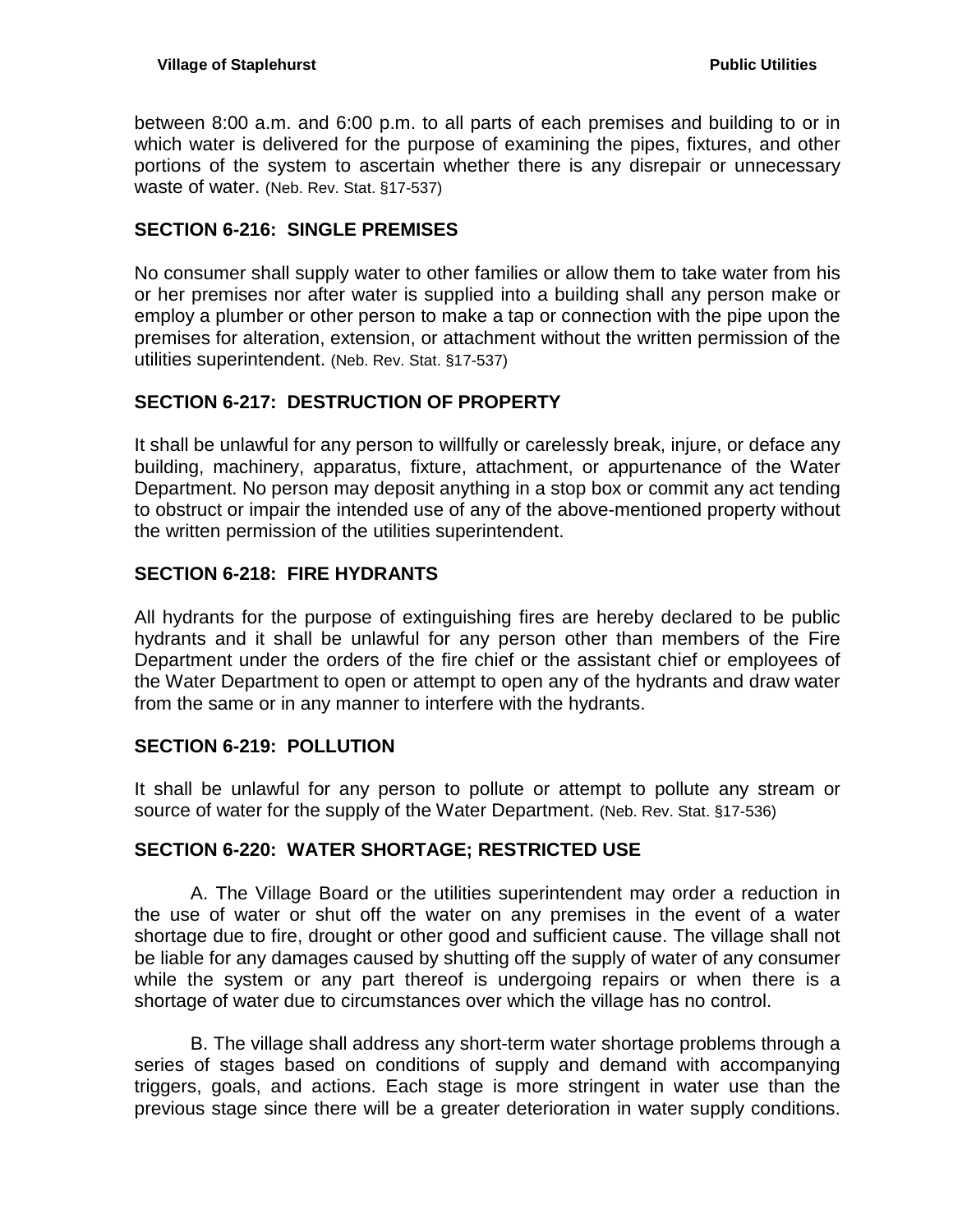The chairman of the board is hereby authorized to implement the appropriate conservation measures as set forth in this section, when any of the conditions have been reached which would qualify for any of the specific stages. The chairman is given discretion to declare each particular stage as deemed appropriate by reviewing the severity of the trigger conditions and other additional information, and is further authorized to implement conservation measures within the guidelines provided for each particular stage.

(Neb. Rev. Stat. §17-537) (Ord. 2006-01, 6/30/06)

# <span id="page-11-0"></span>**SECTION 6-221: WATER EMERGENCY; STAGE 1, WATER WATCH**

A. *Triggers.* This stage is triggered by any one of the following conditions:

- 1. Ground water levels have fallen 5 feet below normal seasonal levels.
- 2. System pressure falls below 35 pounds per square inch.
- 3. Demand for one day is in excess of 500,000 gallons per day.

B. *Goals.* The goals of this stage are to heighten awareness of the public of the water conditions and to maintain the integrity of the system.

- C. *Management Actions.*
	- 1. Leaks will be repaired within 48 hours of detection.
	- 2. The village will monitor its use of water and will curtail activities such as hydrant flushing and street, cleaning.

D. *Regulation Actions.* The public will be informed through the local media of the water watch and be asked to voluntarily reduce outdoor water use and to efficiently use water for indoor purposes, for example, washing full loads of clothing and/or dishes, limiting the length and frequency of showers, checking for water leaks and dripping of faucets to prevent any unnecessary use of water. (Ord. 2006-01, 6/30/06)

### <span id="page-11-1"></span>**SECTION 6-222: WATER EMERGENCY; STAGE 2, WATER WARNING**

A. *Triggers*. This stage is triggered by any one of the following conditions:

- 1. Ground water levels have fallen 10 feet below normal seasonal levels.
- 2. System pressure falls below 35 pounds per square inch.
- 3. Plant operations are at 80% capacity for more than three consecutive days.
- 4. Demand for one day is in excess of 500,000 gallons per day.

B. *Goals:* The goals of this stage are to reduce peak demands by 20% and to reduce overall weekly consumption by 10%.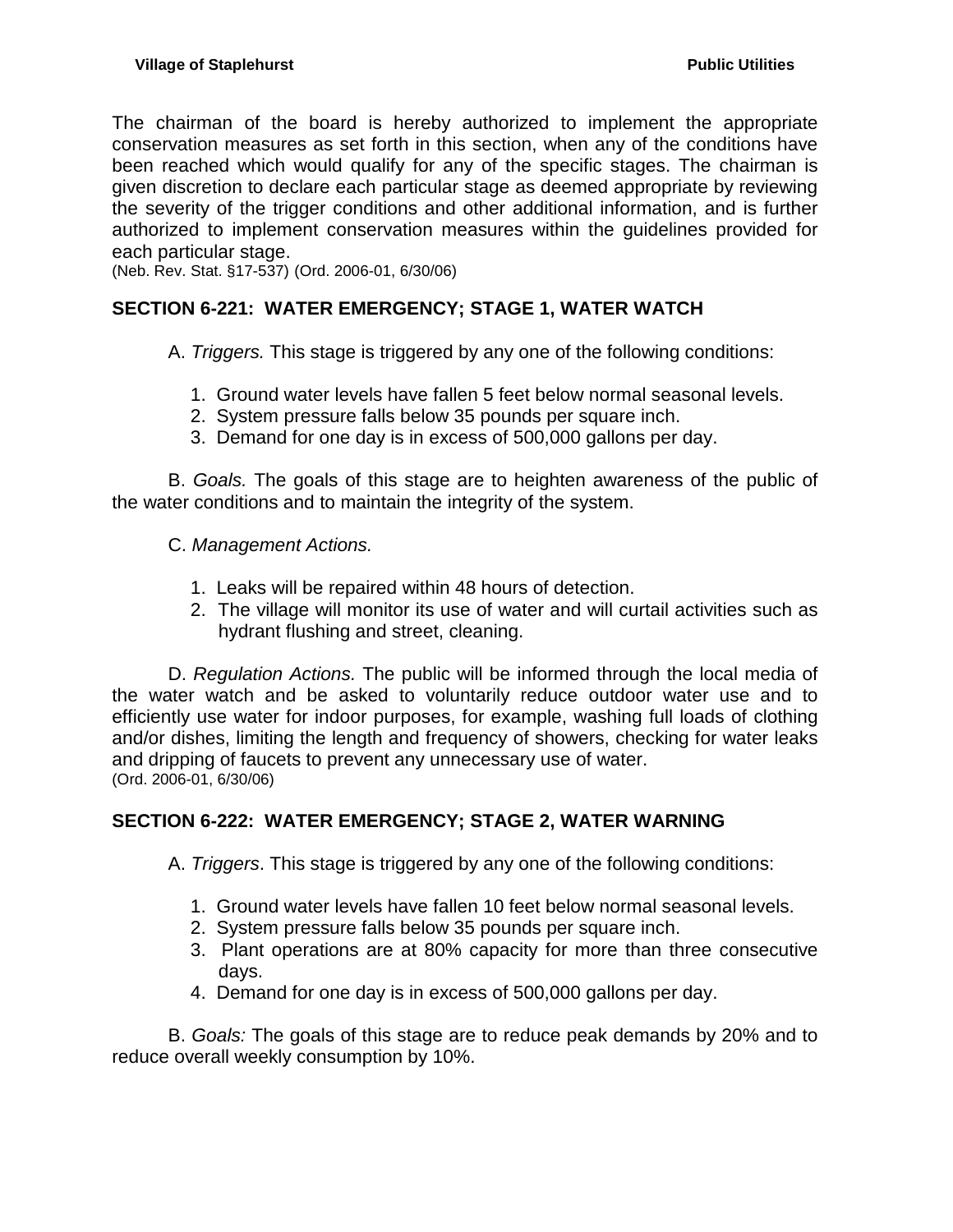C. *Management Actions.*

- 1. Village water supply will be monitored daily.
- 2. Leaks will be repaired within 24 hours of detection.
- 3. Pumpage at wells will be reduced to decrease drawdown and to maintain water levels over well screens.
- 4. The village will curtail its water usage, including watering of village grounds and washing of vehicles.

D. *Regulation Actions.* In addition to the regulation actions under Stage One, the following regulatory authority may be exercised by the chairman of the board:

- 1. An odd/even lawn watering system will be imposed on village residents. Those with odd-numbered houses will water on odd days; evennumbered houses on even days.
- 2. Outdoor water use, including lawn watering and car washing, will be restricted to before 10:00 a.m. and after 9:00 p.m.
- 3. Refilling of swimming pools will be limited to one day a week after sunset.
- 4. Excess water use charges for usage of water over the amount used in the winter will be imposed at a rate twice the normal rate for water usage.
- 5. Waste of water will be prohibited.

(Ord. 2006-01, 6/30/06)

# <span id="page-12-0"></span>**SECTION 6-223: WATER EMERGENCY; STAGE 3, WATER EMERGENCY**

- A. *Triggers.* This stage is triggered by any one of the following conditions:
	- 1. Ground water levels have fallen 15 feet below normal seasonal levels.
	- 2. System pressure falls below 35 pounds per square inch.
	- 3. Pumping lowers water levels to within five feet of the top of the well screens.
	- 4. Plant operations are at 90% capacity for more than three consecutive days.
	- 5. Demand for one day is in excess of 500,000 gallons per day.

B. *Goals.* The goals of this stage are to reduce peak demands by 50% and to reduce overall consumption by 25%.

C. *Education Actions*.

- 1. The village will make news releases to local media describing current conditions and indicate the water supply outlook for the village.
- 2. The village will hold public meetings to discuss the emergency, the status of the water supply and further actions which need to be taken.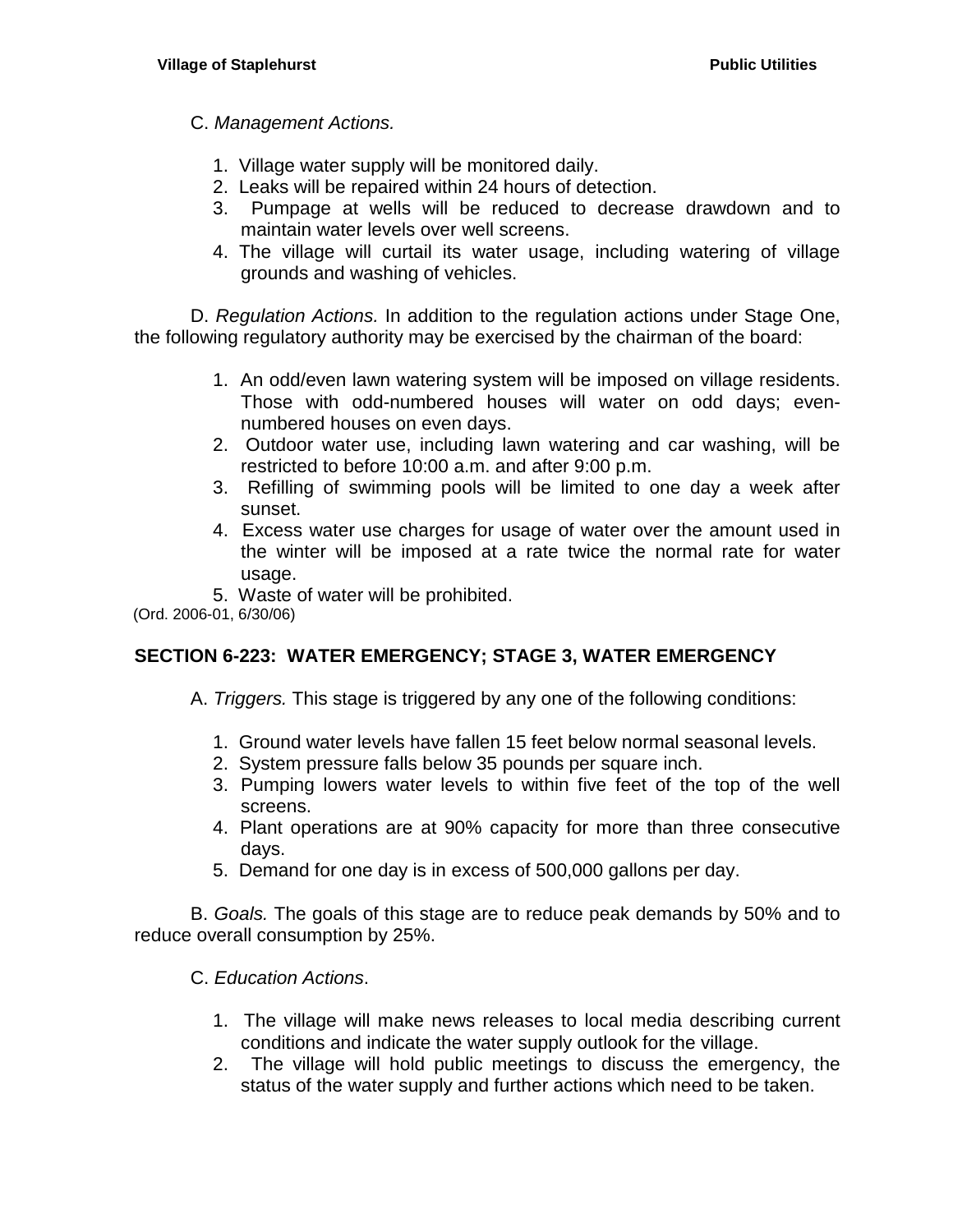### D. *Management Actions*.

- 1. Village water supplies will be monitored daily.
- 2. Leaks will be repaired within 24 hours of detection.
- 3. Standby wells will be activated for contingency operation.
- 4. Pumpage at wells will be reduced to decrease drawdown and to maintain water levels over well screens.
- 5. The village will seek additional emergency supplies from other users, the state or federal government.

E. *Regulation Actions.* In addition to the regulation actions available under Stage Two, the following regulatory authority may be exercised by the chairman of the Board:

- 1. Outdoor water use will be banned, except for businesses which require outdoor water use to operate.
- 2. Waste of water will be prohibited.

F. *Enforcement.* In the event that any water consumer fails to comply with the regulatory action taken by the village, then the chairman may direct the immediate discontinuance of water service to the location which is not in compliance with the restrictions imposed. Water service may be resumed upon the chairman being provided adequate evidence to show that compliance has been instituted and that compliance will continue under the restrictions imposed. (Ord. 2006-01, 6/30/06)

### <span id="page-13-0"></span>**SECTION 6-224: BACKFLOW PREVENTION DEVICES; CUSTOMER INSTALLATION AND MAINTENANCE; TESTING; VIOLATION**

A. All customers of the Water Department shall be required to report to the cross-connection control officer any potential cross-connections which may be on their premises. This report shall be made at least every 5 years.

B. A cross-connection control officer shall be appointed by the Board of Trustees, which officer shall be responsible for reviewing the surveys submitted by the customers of the Water Department and determining if a backflow prevention device is required to comply with Title 179, NAC 2, "Regulations Governing Public Water Supply Systems." Any customer may be required to install and maintain a properly located backflow prevention device at his or her expense appropriate to the potential hazard as set forth in these regulations and approved by the crossconnection control officer.

C. The customer shall make application to the cross-connection control officer to install a required backflow prevention device on a form provided by the village. The application shall contain at a minimum the name and address of the applicant, the type of backflow prevention device to be installed, including make and model number, and the location of the proposed installation.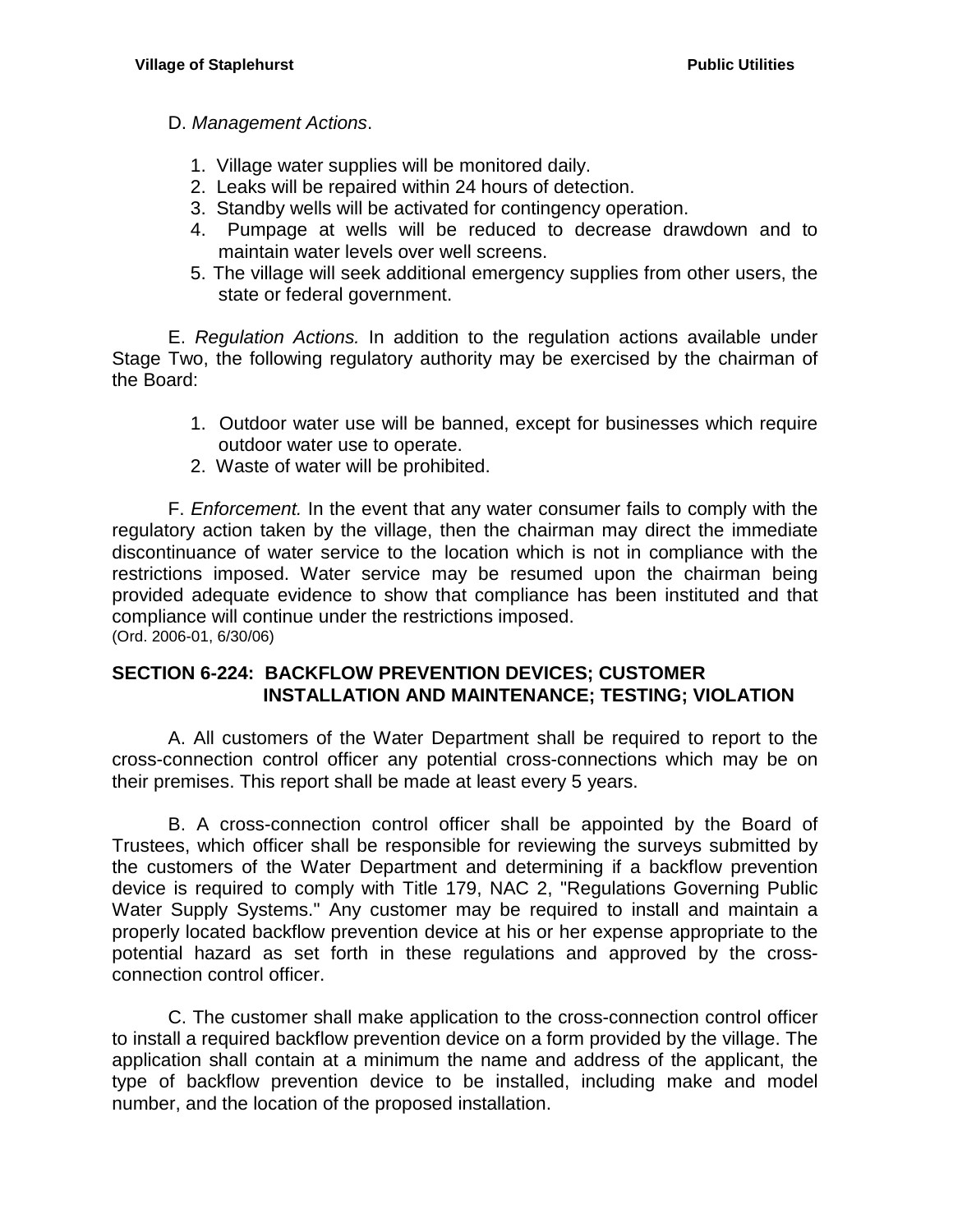D. The cross-connection control officer shall approve or disapprove the application based on whether such installation will protect the village water distribution system from potential backflow and backsiphonage hazards.

E. When a testable backflow prevention device shall be required, the customer shall certify to the village at least one time annually that the backflow prevention device has been tested by a Nebraska Health and Human Services System Grade VI certified water operator. Such certification shall be made on a form available at the office of the village clerk.

F. Any decision of the cross-connection control officer may be appealed to the Board of Trustees, whose decision shall be final.

G. Any customer refusing to report on possible cross-connections on his or her premises, refusing to install the necessary backflow prevention device, or failing to have a testable backflow prevention device tested at least annually may have the water service discontinued and shall be subject to a reconnect fee to have the service reinstated after supplying proof that the potential cross-connection has been eliminated or properly protected. Said fee shall be set by the Village Board and filed in the office of the village clerk for public inspection. (Ord. No. 2003, 2/25/03)

### <span id="page-14-0"></span>**SECTION 6-225: WELLS AND OTHER UNDERGROUND FACILITIES; DISTANCE FROM VILLAGE WATER SOURCES**

It shall be unlawful to cause pollution to or be in a position to cause pollution to the public water supply by willfully or carelessly allowing the following facilities, acts or events within the specified footage of any village public water supply well. The following facilities, acts or events shall be defined as nuisances for purposes of this subsection:

| Water well                                            | 1,000 feet |
|-------------------------------------------------------|------------|
| Sewage lagoon                                         | 1,000 feet |
| Land application of village/industrial waste material | 1,000 feet |
| Feedlot or feedlot runoff                             | 1,000 feet |
| Underground disposal system (septic system, etc.)     | 500 feet   |
| Corral                                                | 500 feet   |
| Pit toilet, vault toilet                              | 500 feet   |
| Wastewater holding tank                               | 500 feet   |
| Sanitary landfill/dump                                | 500 feet   |
| Chemical or petroleum product storage                 | 500 feet   |
| Sewage treatment plant                                | 500 feet   |
| Sewage wet well                                       | 500 feet   |
| Sanitary sewer connection                             | 100 feet   |
| Sanitary sewer manhole                                | 100 feet   |
| Sanitary sewer line                                   | 50 feet    |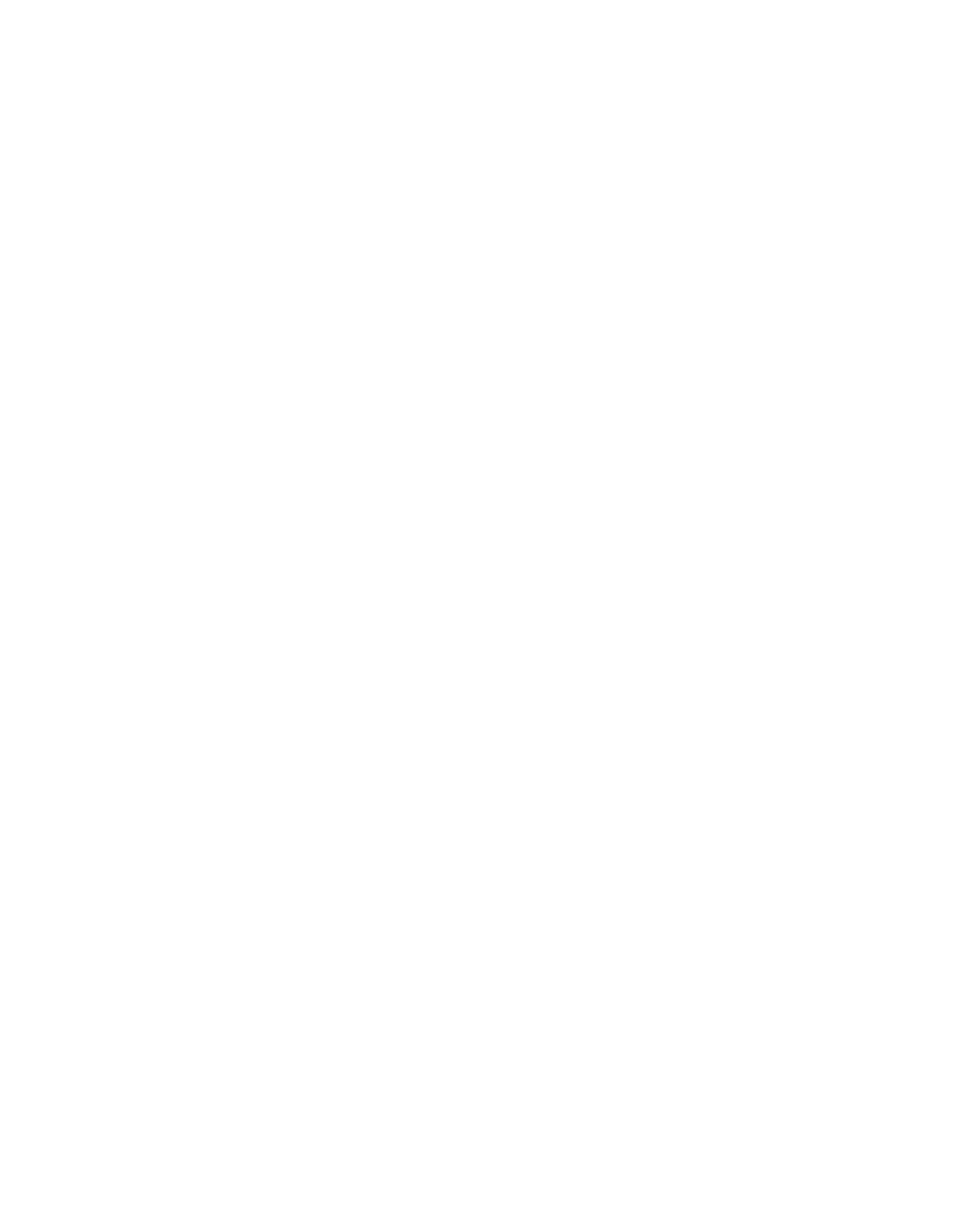# **Article 3 – Sewer Department**

### <span id="page-16-1"></span><span id="page-16-0"></span>**SECTION 6-301: OPERATION AND FUNDING**

A. The village owns and operates the sewer system through the utilities superintendent. The Village Board, for the purpose of defraying the cost of the management and maintenance of the sewer system, may each year levy a tax not exceeding the maximum limit prescribed by state law on the actual valuation of all real estate and personal property within the corporate limits that is subject to taxation. The revenue from the said tax shall be known as the sewer maintenance fund.

B. The utilities superintendent shall have the direct management and control of the Sewer Department and shall faithfully carry out the duties of his office. He shall have the authority to adopt rules and regulations for the sanitary and efficient management of the Department subject to the supervision and review of the Village Board. The said board shall set the rates to be charged for services rendered by ordinance and shall file a copy of the rates in the office of the village clerk for public inspection during office hours.

(Neb. Rev. Stat. §17-925.01)

## <span id="page-16-2"></span>**SECTION 6-302: UNLAWFUL DEPOSITS AND DISCHARGES; PROHIBITED FACILITIES**

A. It shall be unlawful for any person to place, deposit or permit to be deposited any human or animal excrement, garbage, or other objectionable waste in any unsanitary manner on public or private property within the village, within two miles of the corporate limits thereof or in any area under the jurisdiction of said village.

B. It shall be unlawful to discharge to any natural outlet within the village, within one mile of the corporate limits thereof or in any area under its jurisdiction any sewage or other polluted waters, except where suitable treatment has been provided in accordance with subsequent provisions of this article.

C. Except as hereinafter provided, it shall be unlawful to construct or maintain any privy, privy vault, cesspool, or other facility intended or used for the disposal of sewage. Septic tanks may be installed as provided in Section 6-316.

# <span id="page-16-3"></span>**SECTION 6-303: MANDATORY HOOKUP**

A. All persons shall be required, upon notice by the Village Board, to hook up with the village sewer system. Each building hereafter erected shall be connected with the sewer system at the time of its erection.

B. In the event that any property owner, occupant, or lessee shall neglect, fail, or refuse to make such a connection with the public sewer within a period of 10 days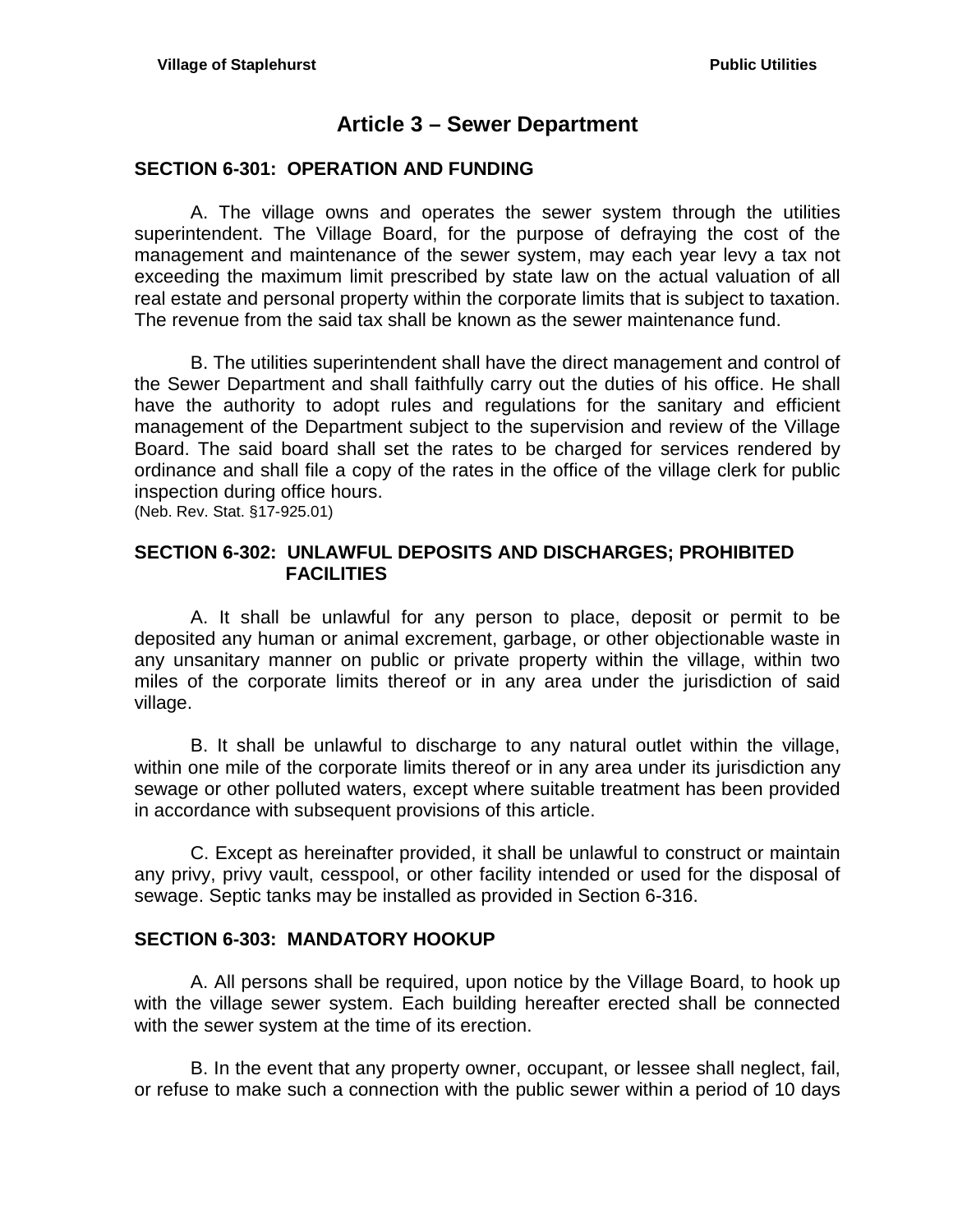after notice has been given to him or her to do so by registered mail or by publication in a newspaper in or of general circulation in the village, the Village Board shall have the power to cause the same to be done, to assess the cost thereof against the property, and to collect the assessment thus made in the manner provided for collection of other special taxes and assessments.

## <span id="page-17-0"></span>**SECTION 6-304: APPLICATION FOR PERMIT; SERVICE DEPOSIT; SERVICE TO NONRESIDENTS**

A. Any person wishing to connect with the sewer system shall make an application therefor to the village clerk upon the form to be furnished by the village. The clerk may require any applicant to make a service deposit as set by resolution of the Village Board and filed in the village office.

B. At the end of one year, the deposit shall be returned to any consumer who owns the property where he or she resides. Upon payment of the final bill, said deposit shall be returned to any consumer who does not own his or her residence.

C. The Department shall not supply sewer service to any person outside the corporate limits without special permission from the Village Board; provided, the entire cost of pipe and other installation charges shall be paid by such consumer. Nothing herein shall be construed to obligate the village to provide sewer service to nonresidents.

(Neb. Rev. Stat. §19-2701)

### <span id="page-17-1"></span>**SECTION 6-305: SEWER CONTRACT; NOT TRANSFERABLE**

A. The rules, regulations, and sewer rental rates stated herein shall be considered a part of every application hereafter made for sewer service and shall be considered a part of the contract between every customer now or hereafter served.

B. The making of the application on the part of any applicant or the use of sewer service by present customers thereof shall constitute a contract between the customer and the village to which said contract both parties are bound. If the customer shall violate any of the provisions of said contract or any reasonable rules and regulation that the Village Board may hereafter adopt, the utilities superintendent or his agent may cut off or disconnect the water service from the building or premises of such violation. No further connection for water service to said building or premises shall again be made save or except by order of the superintendent or his agent.

C. Contracts for sewer service are not transferable. Any person wishing to change from one location to another shall make a new application and sign a new contract. If any customer shall move from the premises where service is furnished or if the said premises are destroyed by fire or other casualty, he or she shall at once inform the utilities superintendent. If the customer should fail to give notice, he or she shall be charged for that period of time until the official in charge of sewers is otherwise advised of such circumstances.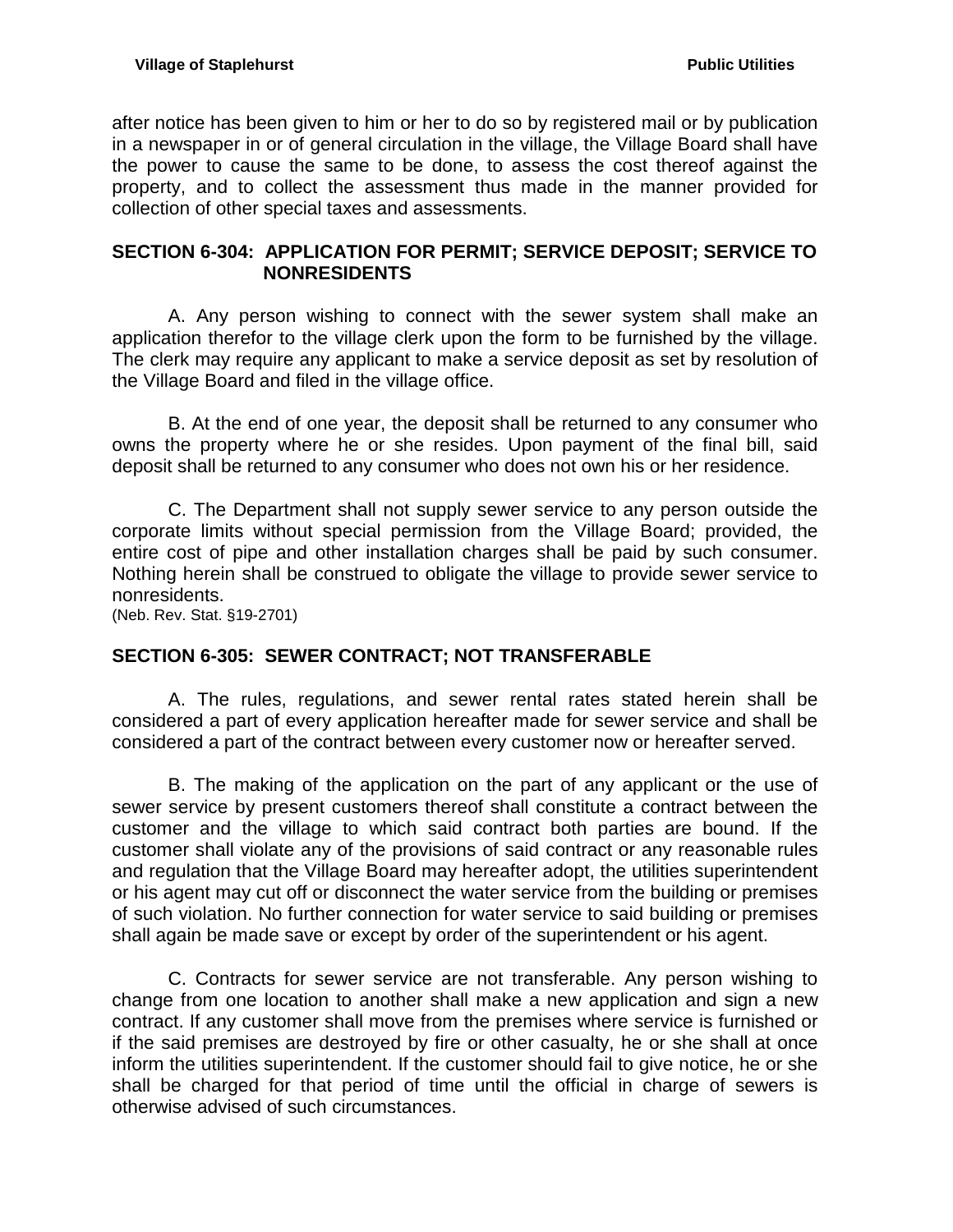(Neb. Rev. Stat. §18-503)

#### <span id="page-18-0"></span>**SECTION 6-306: INSTALLATION EXPENSE; CONNECTION FEE**

The cost of providing sewer service to any building shall be paid by the customer. He or she shall be required to pay the sewer connection charge, which shall be set by resolution of the Village Board and payable to the village clerk. It shall be the responsibility of the customer to pay the cost of installation and materials from the main to the building. (Neb. Rev. Stat. §18-503)

#### <span id="page-18-1"></span>**SECTION 6-307: USE OF EXISTING SEWERS**

Old building sewers and drains may be used in connection with new buildings or new plumbing only when they are found, on examination by the utilities superintendent, to conform in all respects to the requirements governing new sewers and drains. If the old work is found defective or otherwise unsatisfactory, the superintendent shall notify the owner to make the necessary changes to conform to the provisions of the village code.

#### <span id="page-18-2"></span>**SECTION 6-308: LIABILITY**

A. Anyone who connects with the public sewer shall be held responsible for any damage they may cause to the sewers or the public ways and property and shall restore to the complete satisfaction of the utility superintendent all streets that have been excavated and make good any settlement of the ground or pavement.

B. The village shall not be liable for any damage that may arise out of the operation of the village sewer system whether such damage arises out of unforeseeable circumstances or due to the negligence or neglect of any of the employees of the village. All customers of the sewer system hereby agree that in using the facilities of the sewer system, they agree to assume the risk of the said damage.

#### <span id="page-18-3"></span>**SECTION 6-309: INSTALLATION OR REPAIR; PROCEDURE**

A. In making excavations in streets, alleys, or sidewalks for the purpose of installing pipe or making repairs, the paving, stones, and earth must be removed and deposited in a manner that will occasion the least inconvenience to the public and provide for adequate drainage. No person shall leave an excavation made in the street, alley, or sidewalk open at any time without a barricade and, during the night, warning lights.

B. After the sewer is laid, the public ways and property shall be restored to good condition. If the excavation in the public ways and property is left open or unfinished for a period of 24 hours or more, the utilities superintendent shall have the duty to finish or correct the work and all expenses so incurred shall be charged to the owner, occupant, or lessee of the property.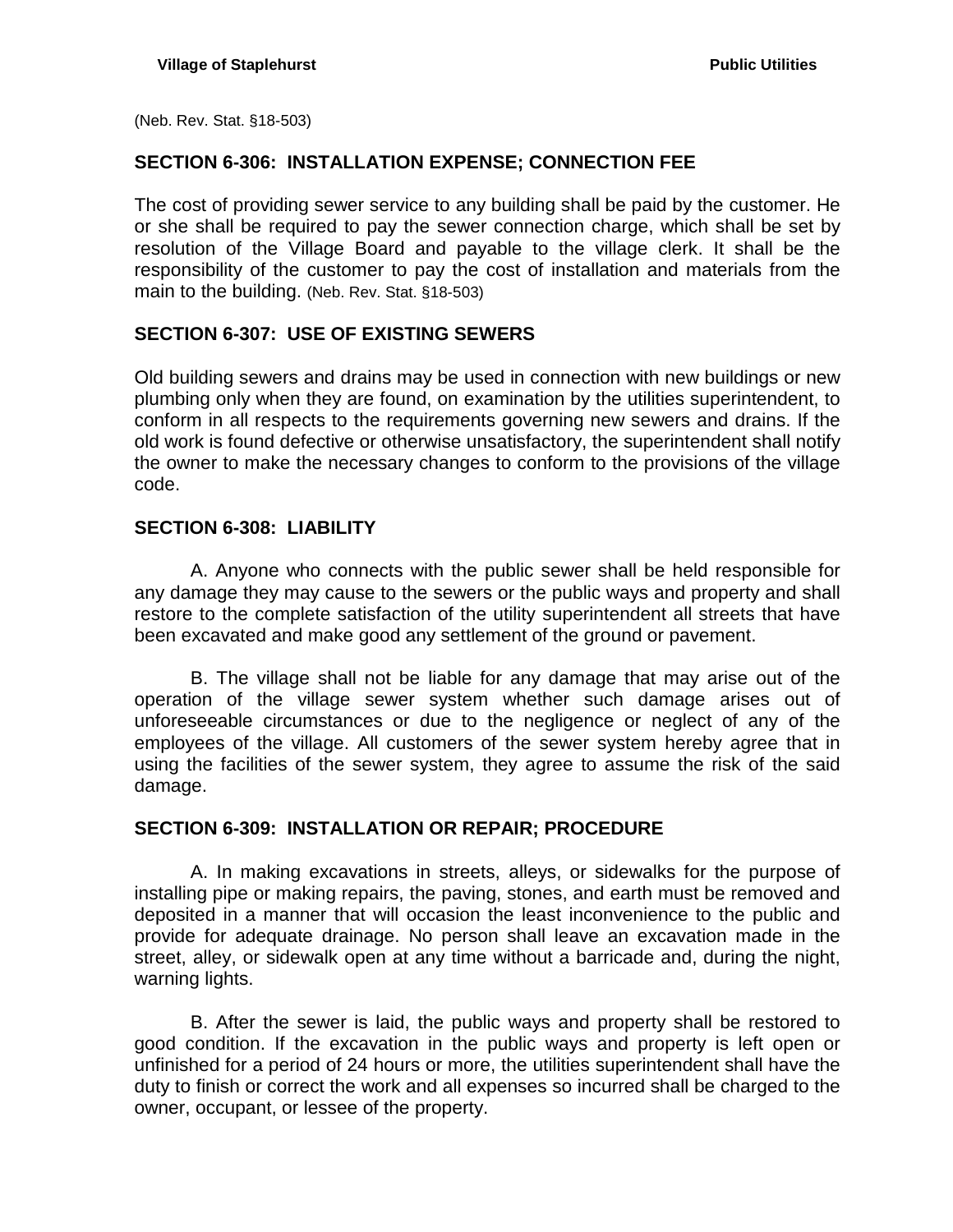C. All installations or repairs of pipes require two inspections by the utilities superintendent: (1) when connections or repairs are complete and before the pipes are covered, and (2) after the dirt work is completed and the service restored. It is the customer's responsibility to notify the superintendent at the time the work is ready for each inspection.

D. All installations of any part of the sewerage system shall be done under the supervision of the utilities superintendent and strictly in accordance with the rules, regulations, and specifications on file with the village clerk and prescribed for such installation by the village engineer, provided that the said rules, regulations, and specifications have been reviewed and approved by the Village Board. Where the material proposed to be used for sewerage system installation or repairs is not among those on file in the clerk's office, a determination shall be made and expense paid using the same procedures as prescribed for determinations of materials for water mains, supply lines and service lines. (Neb. Rev. Stat. §18-503)

# <span id="page-19-0"></span>**SECTION 6-310: DIRECT CONNECTION; SPECIFIC CONDITIONS**

A separate and independent building sewer shall be provided for every building. Where one building stands at the rear of another on an interior lot and no private sewer is available or can be constructed to the rear building through an adjoining alley, court, yard, or driveway, the building sewer from the front building may be extended to the rear building and the whole considered as one building sewer but the village does not and will not assume any obligation or responsibility for damage caused by or resulting from any such single connection aforementioned. (Neb. Rev. Stat. §18-503)

# <span id="page-19-1"></span>**SECTION 6-311: SEWER RATES; CLASSIFICATION**

A. The Village Board has the power and authority to fix the rates to be paid by the sewer customers for the use of sewer service. All such rates shall be on file for public inspection at the office of the village clerk. All sewer customers shall be liable for the minimum rate provided by ordinance.

B. For the purpose of rental fees, the Village Board may classify the customers of the Sewer Department, provided that such classifications are reasonable and do not discriminate unlawfully against any consumer or group of consumers. (Neb. Rev. Stat. §17-925.02)

# <span id="page-19-2"></span>**SECTION 6-312: BILLING AND COLLECTIONS**

The village clerk shall bill the consumers and collect all money received by the village on the account of the Sewer Department and shall faithfully account for and pay to the village treasurer all revenue collected. Billing, collection and delinquency procedures are set forth in Sections 6-102. (Neb. Rev. Stat. §17-540)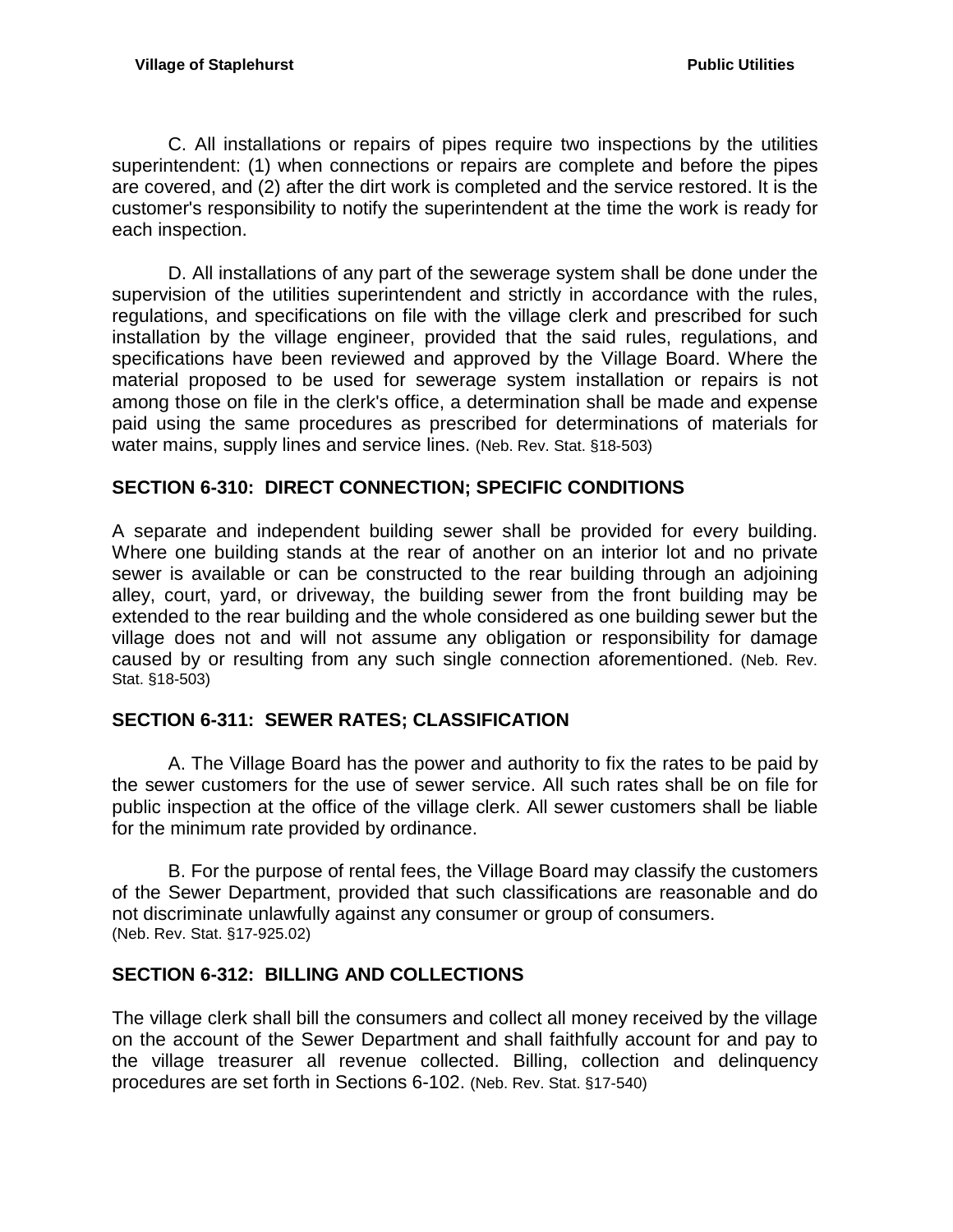## <span id="page-20-0"></span>**SECTION 6-313: REPAIRS AND REPLACEMENT**

A. All repairs or replacements to service sewer pipes between the main sewer in the street and the premises of the owner, occupant, or lessee shall be made by him at his own expense. Repairs to the main sewer pipe shall be made by the village at the expense of the village, except in the service of non-residents.

B. The village clerk shall give the property owner notice by registered letter or certified mail, directed to the last known address of such owner or the agent of such owner, directing the repair or replacement of such connection line. If within 30 days of mailing such notice the property owner fails or neglects to cause such repairs or replacements to be made, the utilities superintendent shall complete the work and charge the cost of such repairs or replacement to the customer. (Neb. Rev. Stat. §18-1748)

### <span id="page-20-1"></span>**SECTION 6-314: MANHOLES**

Entrance into a manhole or opening for any purpose except by authorized persons is hereby prohibited. It shall be unlawful to deposit or cause to be deposited in any receptacle connected with the sewer system any substance which is not the usual and natural waste carried by the sewer system.

### <span id="page-20-2"></span>**SECTION 6-315: DESTRUCTION OF PROPERTY**

No person or persons shall maliciously, willfully or negligently break, damage, destroy, uncover, deface or tamper with any structure, appurtenance or equipment which is part of the wastewater facilities. Any person or persons violating this provision shall be subject to immediate arrest under charge of disorderly conduct.

### <span id="page-20-3"></span>**SECTION 6-316: PRIVATE SEWAGE DISPOSAL; PERMIT**

A. Where a public sanitary or combined sewer is not available under the provisions herein, the building sewer shall be connected to a private sewage disposal system complying with the provisions of this article.

B. Before commencement of construction of a private sewage disposal system, the owner shall first obtain a written permit signed by the utilities superintendent. The application for such permit shall be made on a form furnished by the village, which the applicant shall supplement by any plans, specifications, and other information as are deemed necessary by the superintendent. A permit and inspection fee of \$5.00 shall be paid to the village at the time the application is filed.

C. A permit for a private sewage disposal system shall not become effective until the installation is completed to the satisfaction of the utilities superintendent. He shall be allowed to inspect the work at any stage of construction and, in any event, the applicant for the permit shall notify the superintendent when the work is ready for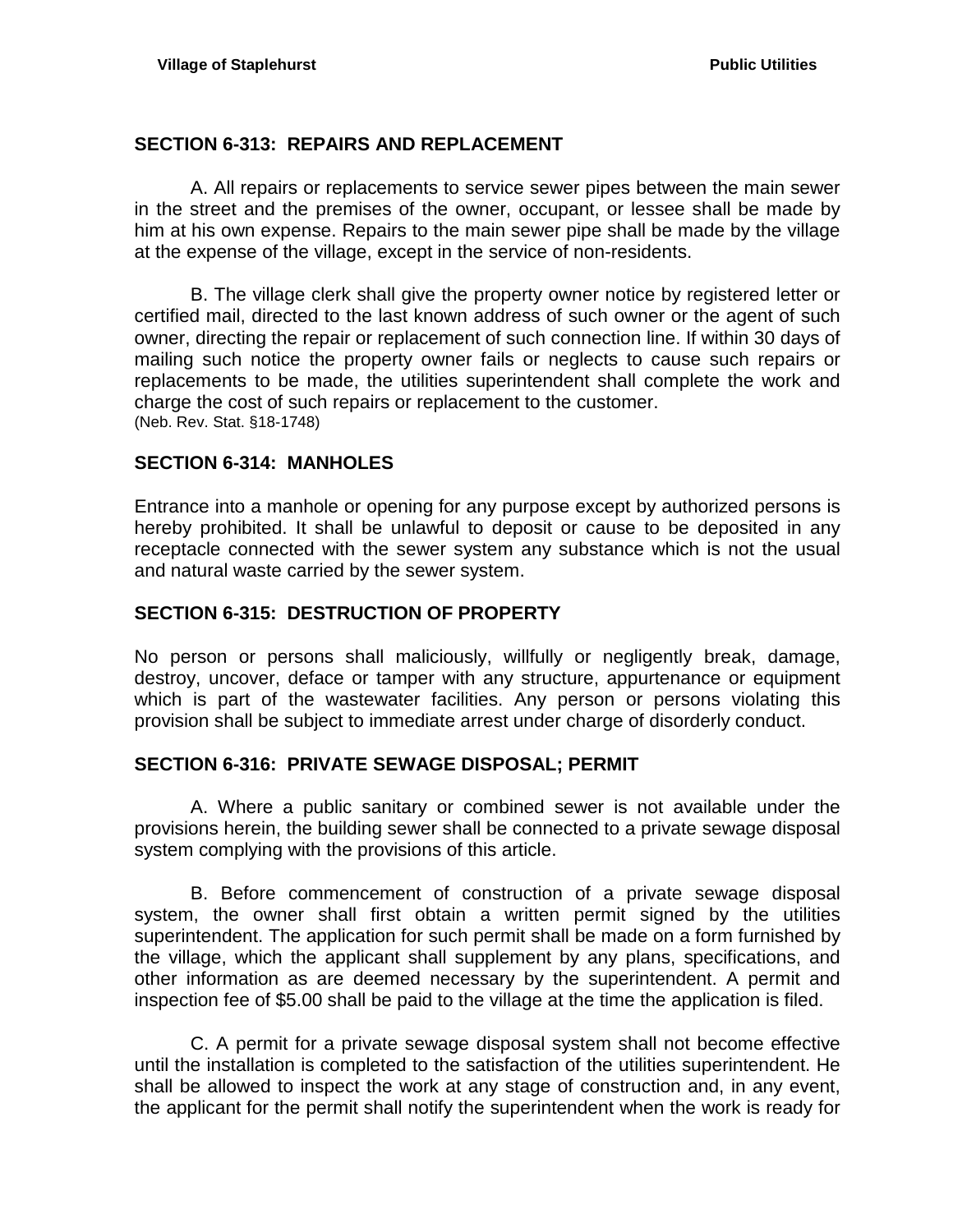final inspection and before any underground portions are covered. The inspection shall be made within 48 hours of the receipt of notice by the superintendent.

D. The type, capacities, location and layout of a private sewage disposal system shall comply with the Nebraska Department of Environmental Quality Title 124 *Rules and Regulations for the Design, Operation and Maintenance of Septic Tank Systems*.

E. At such time as a public sewer becomes available to a property served by a private sewage disposal system, a direct connection shall be made to the public sewer in compliance with this chapter within 60 days and the private sewage system shall be abandoned in accordance with Title 124 as provided in subsection (D).

F. The owner shall operate and maintain the private sewage disposal facilities in a sanitary manner at all times at no expense to the village.

G. No statement contained in this section shall be construed to interfere with any additional requirements that may be imposed by the health officer.

# <span id="page-21-0"></span>**SECTION 6-317: DISCHARGE OF WATERS; PROHIBITED**

It shall be unlawful for any person to discharge or cause to be discharged any storm water, surface water, ground water, roof runoff surface drainage or polluted industrial process waters into the sanitary sewer. Storm waters and all other unpolluted drainage shall be discharged to such sewers as are specifically designated as combined sewers or storm sewers or to a natural outlet approved by the utilities superintendent. Industrial cooling water or unpolluted process water may be discharged, on approval of the superintendent, to a storm sewer, combined sewer or natural outlet. The contributor of any identifiable discharge of polluted water to the sanitary sewer system shall be held responsible for reimbursing the village for such costs, which shall be determined by the superintendent with the approval of the Village Board.

# <span id="page-21-1"></span>**SECTION 6-318: COMMERCIAL GARAGES; SAND OR MUD TRAP**

It shall be unlawful for the owner or manager of any garage or other building having a rack on which vehicles are washed and which is connected with the village sewer system not to be provided with a sand or mud trap, which shall be frequently cleaned.

### <span id="page-21-2"></span>**SECTION 6-319: HAZARDOUS DISCHARGES; PROHIBITED**

No person shall discharge or cause to be discharged any of the following-described waters or wastes to any public sewers:

A. Any gasoline, benzene, naphtha, fuel oil, or other flammable or explosive liquid, solid, or gas.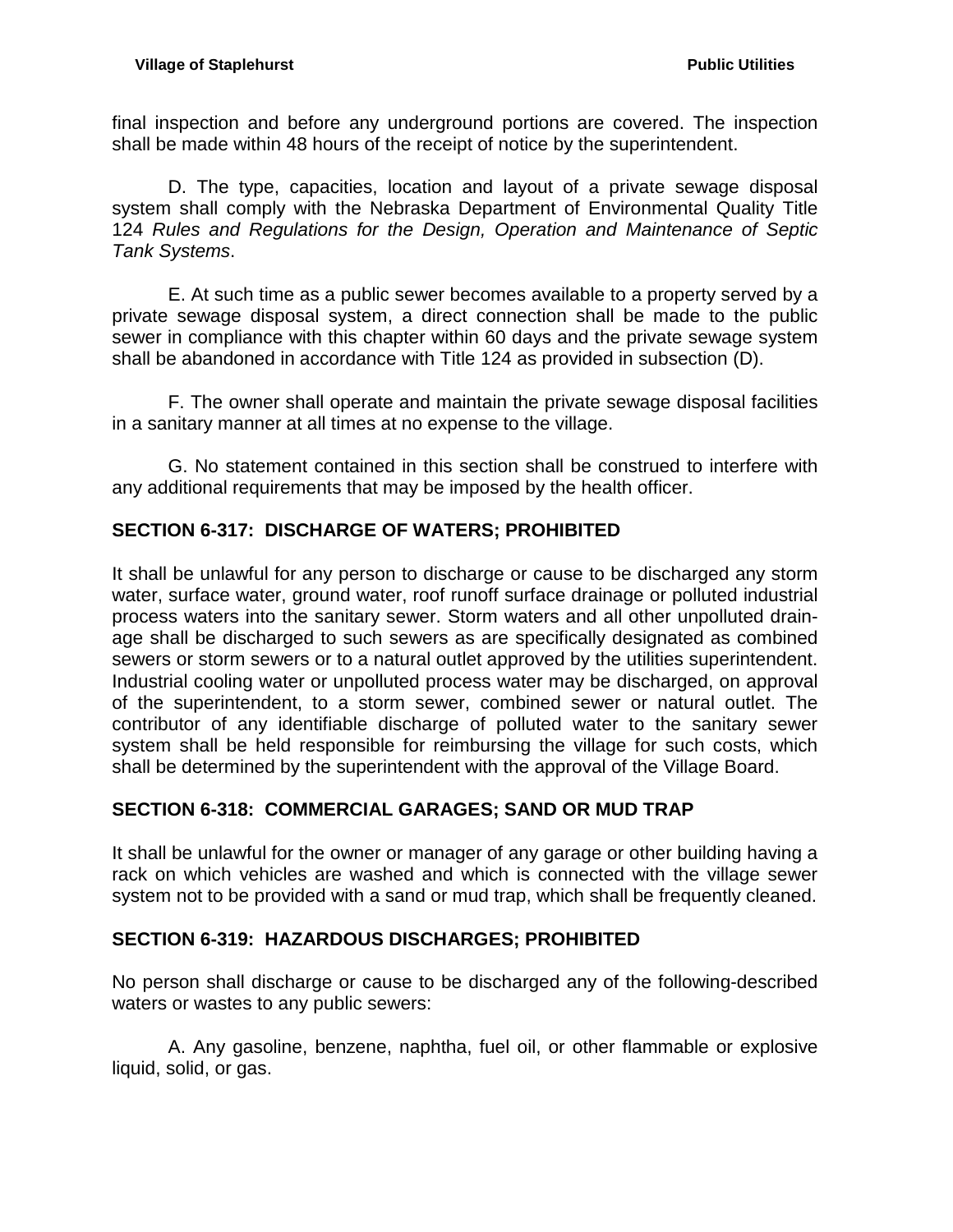B. Any waters or wastes containing toxic or poisonous solids, liquids, or gases in sufficient quantity, either singly or by interaction with other wastes, to injure or interfere with any sewage treatment process, constitute a hazard to humans or animals, create a public nuisance, or create any hazard in the receiving waters of the sewage treatment plant, including but not limited to cyanides in waters of the sewage treatment plant, including but not limited to cyanides in excess of 2 mg/I as CN in the wastes as discharged to the public sewer.

C. Any waters or wastes having a pH lower than 5.5 or having any other corrosive property capable of causing damage or hazard to structures, equipment, and personnel of the sewage works.

D. Solid or viscous substances in quantities or of such size as to be capable of causing obstruction to the flow in sewers, or other interference with the proper operation of the sewage works such as but not limited to ashes, cinders, sand, mud, straw, shavings, metal, glass, rags, feathers, tar, plastics, wood, unground garbage, whole blood, paunch manure, hair and fleshing, entrails and paper dishes, cups, mild containers, etc., either whole or ground by garbage grinders.

E. Further, specific prohibitions, options for handling hazardous discharges, compliance procedures and penalties for violations shall be as provided by the requirements of applicable regulations, laws, codes, and ordinances.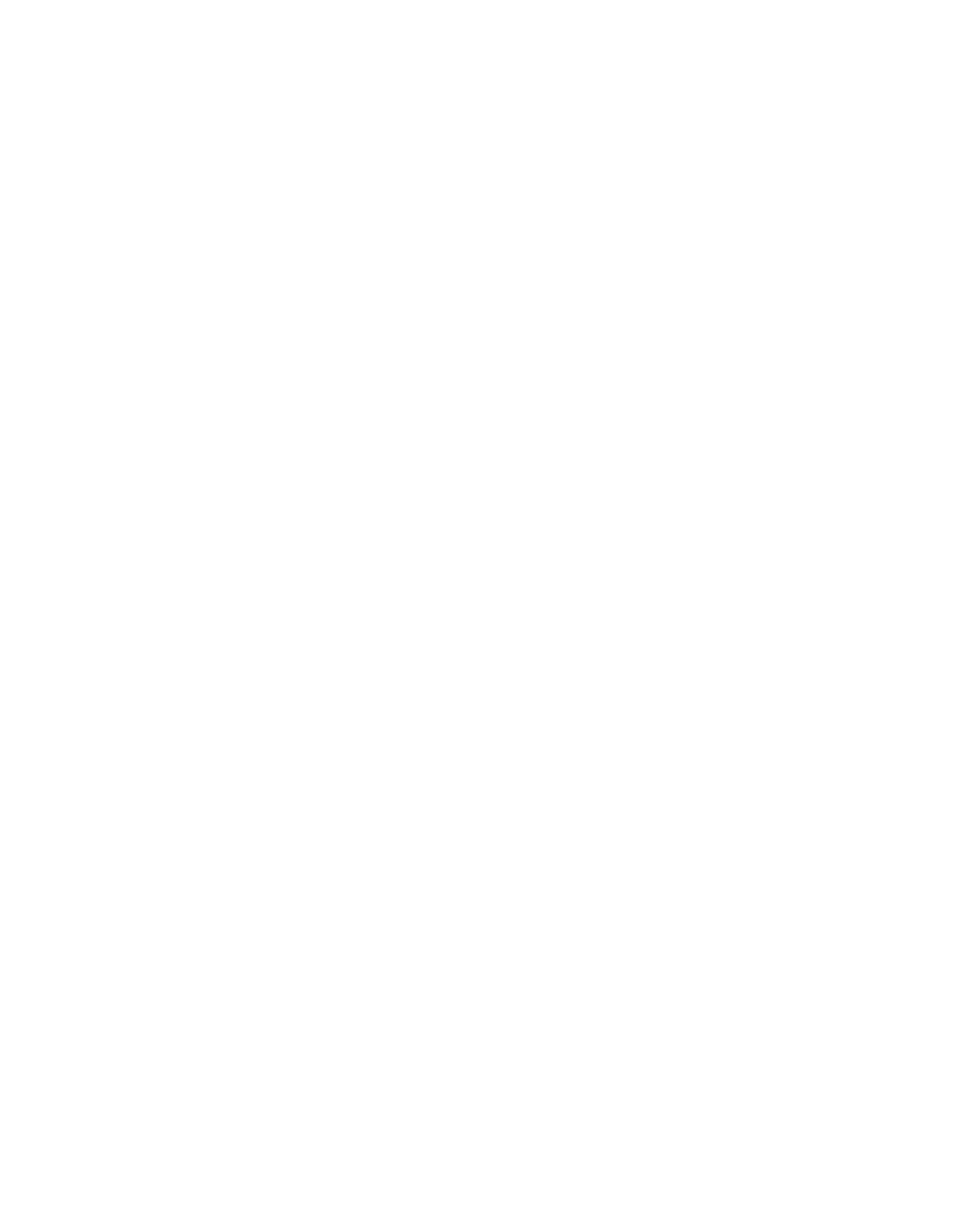# **Article 4 – Solid Waste**

### <span id="page-24-1"></span><span id="page-24-0"></span>**SECTION 6-401: COLLECTION SERVICE**

All persons, firms, corporations, and institutions within the corporate limits of the village shall be subscribers to the collection services contracted with by the village for the collection of garbage, rubbish, waste and refuse accumulating within the village, subject to the regulations set by the Village Board.

## <span id="page-24-2"></span>**SECTION 6-402: ACCUMULATION AND DISPOSAL**

A. It shall be unlawful for any person to keep in, on, or about any dwelling, building or premises or any other place in the village decayed vegetable or animal substance, garbage, or refuse matter of any kind that may be injurious to the public health or safety or offensive to the residents of the village unless the same is kept in receptacles as nearly airtight as may be practical. The Village Board may, by resolution duly approved and filed with the village clerk, establish size requirements or limitations for said receptacles or may prescribe the type of receptacle which may be used. No person shall permit garbage, rubbish, waste or refuse to collect, and all persons shall remove the same from their property within 24 hours after being notified to do so by the board.

B. Any person having garbage, rubbish, waste or refuse that is subject to decay or fermentation within a short period of time shall be required to place the same in a standard receptacle or garbage can with a tight cover.

C. All persons shall have the contents of their receptacles or garbage cans removed at least once per week. (Neb. Rev. Stat. §19-2106)

#### <span id="page-24-3"></span>**SECTION 6-403: FEES**

Fees shall be set by each solid waste collection company and shall be paid to the company providing each customer's collection service.